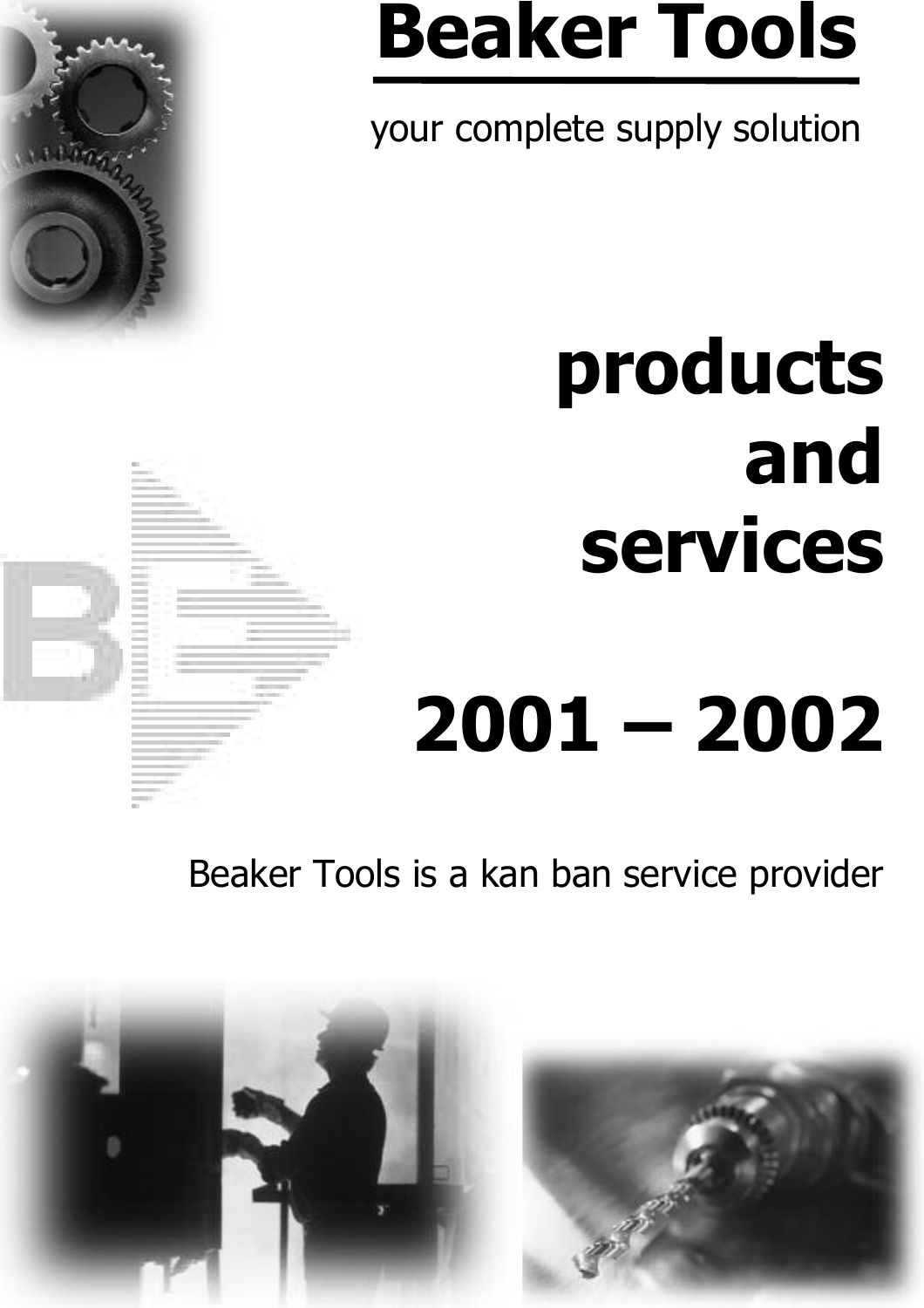

#### **WELCOME**

To the 2001 - 2002 Beaker Tools catalogue. We hope that you find this catalogue a useful resource when it comes to your tooling and consumable supply requirements.



BEAKER TOOLS was established in 1995 to supply Leicestershire's engineering companies with quality tools and consumables at competitive prices.

As a subsidiary of BRITTEN ENGINEERING Ltd. we understand the type and quality of goods engineers require, and more importantly, we pride ourselves on delivering the levels of customer service you need.

As a result we have seen an expansion in our customer base, both geographically and in the type of industries we supply. We now deliver goods countrywide, to companies such as Caterpillar UK and British Telecom - Marconi, while also serving the needs of our local customers.

All our services are backed by an experienced management team, ready to work with your purchasing department to help improve your company's performance.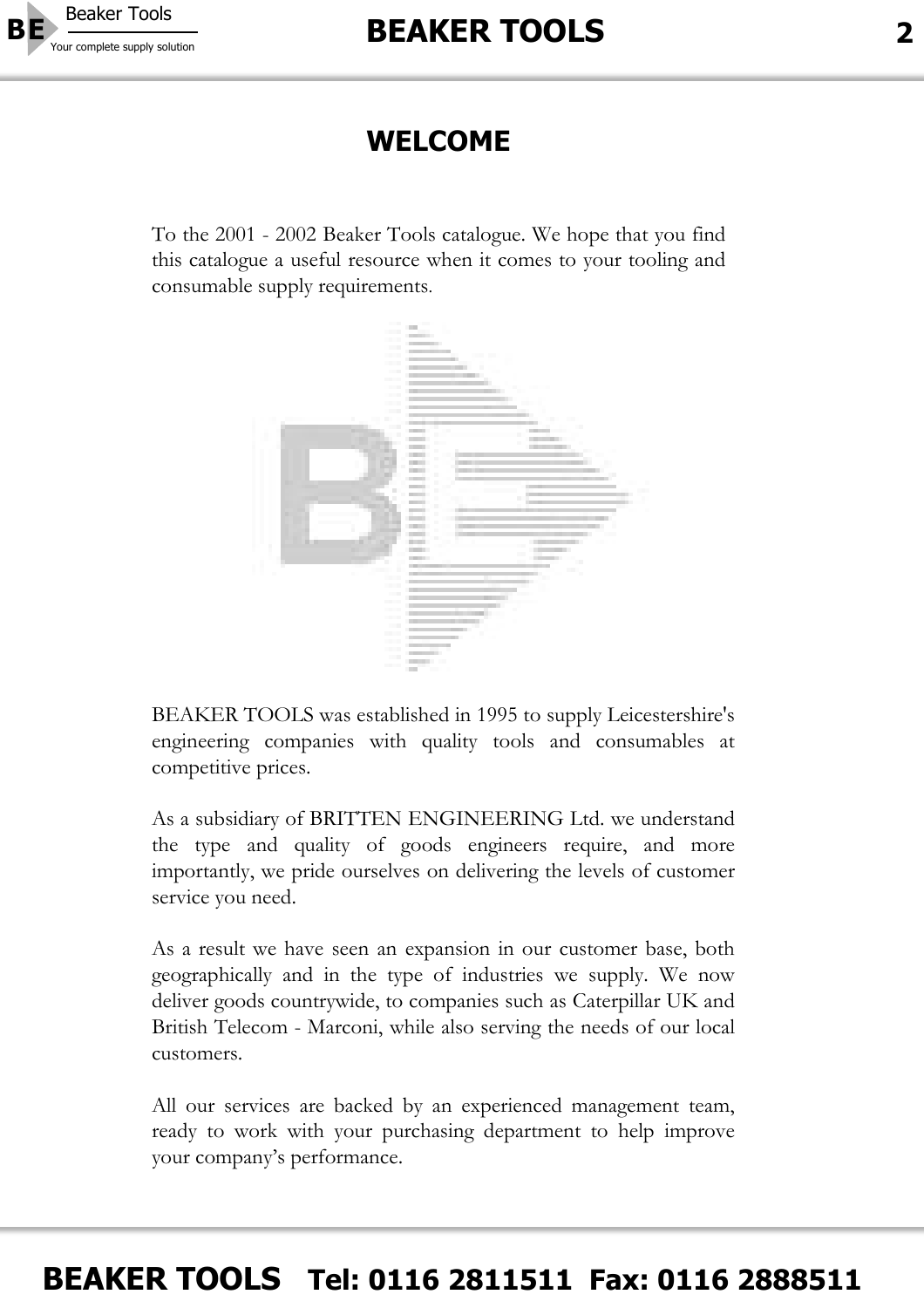

### **WHAT MAKES BEAKER TOOLS YOUR COMPLETE SUPPLY SOLUTION ?**

#### **Q OUR ASSURANCE OF OUALITY**

We make every effort to provide goods of the highest quality subject to your company's requirements.

#### **OUR COMPETITIVE PRICE SYSTEM**

We balance the provision of best quality goods with prices that are as low as possible.

#### **O OUR ASSURANCE OF A RELIABLE SERVICE**

We know how busy your company can be, and make every effort to provide the goods you want, when you want them.

#### **OUR EXTENSIVE RANGE OF PRODUCTS**

We currently hold nearly 4,000 items in stock to enable prompt delivery of the goods you need.

#### **OUR NETWORK OF SUPPLIERS**

We have accounts with nearly 400 suppliers to get you the goods you are used to, of the quality you require.We can also source goods from specific suppliers at your request.

#### **THE REVOLUTIONARY KAN BAN SUPPLY SYSTEM**

We provide a highly cost effective KAN BAN service which can be tailored to your company's individual needs. For more information see section 2.



#### **OUR KNOWLEDGE OF THE ENGINEERING TRADE**

We have staff on hand with extensive working knowledge of the engineering trade, who can advise you on which products are best for you and the job you require them for.

#### **O OUR PARENT COMPANY'S FACILITIES**

Our parent company BRITTEN ENGINEERING Ltd. offers precision machining, small fabrications and paint finishing services. For more information see section 1.



#### **YOUR GUARANTEE OF OUR PERSONAL ATTENTION**

You are assured of our personal attention at all times. Your order will be dealt with by one person from start to finish, which allows us to update you on its progress if you so wish.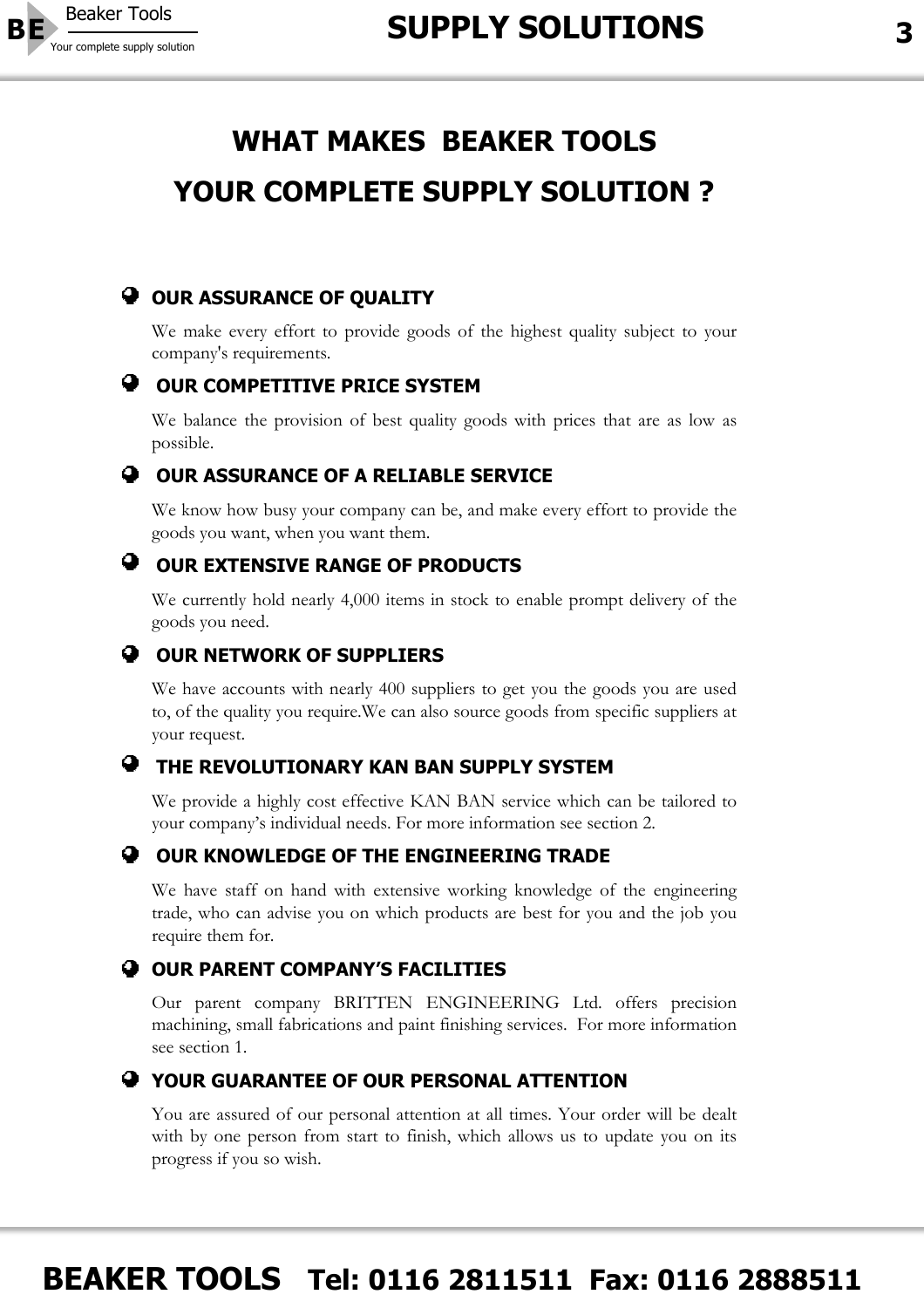

#### **HOW CAN YOU TAKE ADVANTAGE OF THE BEAKER TOOLS COMPLETE SUPPLY SOLUTION ?**

This brochure contains examples of the products we supply. It is by no means exhaustive, and we are always pleased to help you source any consumable or tooling requirements.

If you are interested in any of our goods or services, or would like to make an order, please contact Mike or Matty who will be pleased to take care of your enquiry. For account information ask for Philippa :

# **SALES AND SERVICE telephone: 0116 2811511 fax: 0116 2888511 mobile: 07977137737 e-mail: beaker.tools@virgin.net www.beakertools.co.uk www.kanban.co.uk**

or call in and visit us at :

**Unit 14, Branston House West Avenue Wigston LEICESTER LE18 2FB**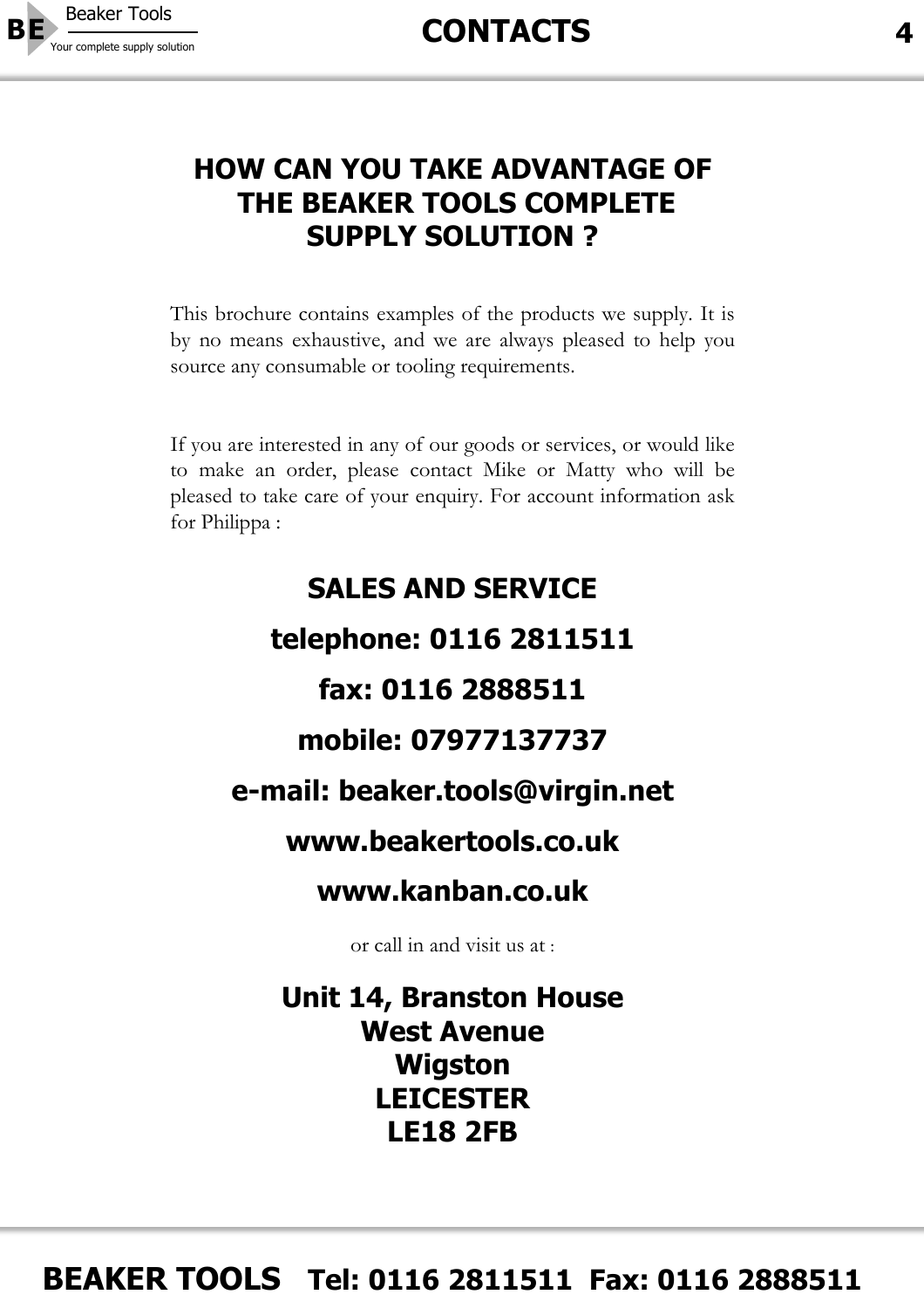

### **SECTION 1: SERVICES**

#### **a** Beaker Kan Ban **page 8 page 8**

Beaker Tools believes the future purchasing of consumables and tools lies with a Kan Ban stores and logistics control system.

#### **Machining 2008 PMachining PMACHINE**

Sub contract machining - design and development by Britten Engineering Ltd.

### **SECTION 2 : PRODUCTS**

#### **Consumables P** Consumables **page 11**

Abrasives, Adhesives, Batteries and power packs, Cleaning aids, Coolants, Cutting compounds, Cutting discs, Degreasers, Grinding discs, Lubricants, Marker pens, Paints, Protective wear / Safety shoes, Retainers, Sanding discs, Saw blades, Sealants, Tape, Welding consumables.

#### **A** Hand tools **Page 14 page 14**

Axes, Carpenters tools, Crimping tools, Crowbars, Cutters, Deburring tools, Driver bits, Files, Hammers and Mallets, Hex wrenches, Knives, Molgrips, Pliers, Punches, Saws, Scissors, Scrapers, Screwdrivers, Sockets, Spanners, Stamps, Tap and die holders, Tool holders, Tube and pipe benders, Wire brushes, Wire strippers, Wrenches.

#### **Power tools page 19**

 $\bullet$ 

110 and 240V Power tools, Air tools, Accessories, Cordless tools, Spare parts.

### **BEAKER TOOLS Tel: 0116 2811511 Fax: 0116 2888511**

Your complete supply solution **CONTENTS 5**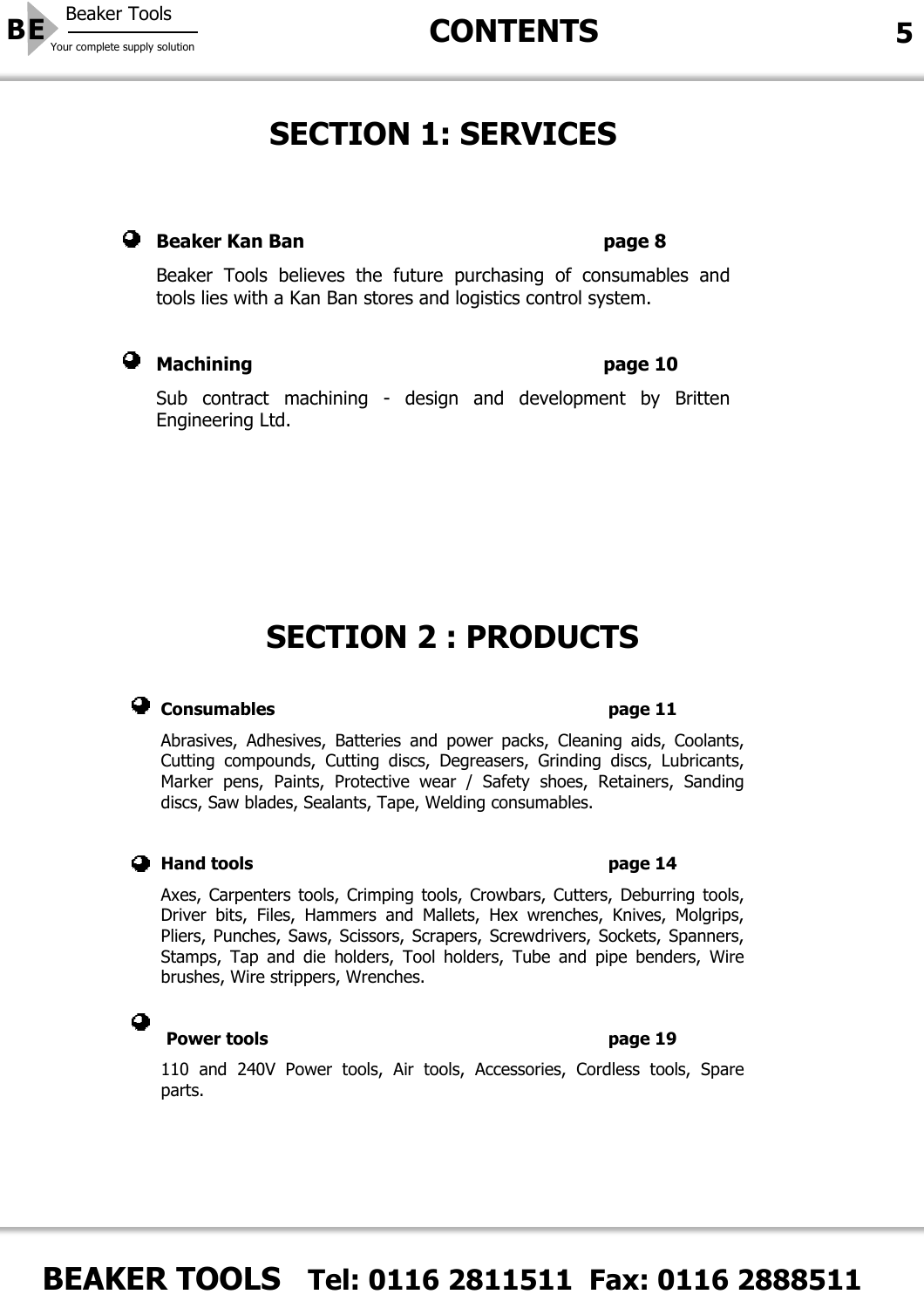### **SECTION 2 : PRODUCTS**

#### **Engineering tools and equipment page 20**

Assembly tools, Clamps, Dismantling tools, Drill chucks, Grinding wheels, Inspection tools and Gauges, Holding aids, Lathe tools, Machine accessories and spares, Measuring aids, Milling tools, Mounting arbours, Resin guns, Sealant guns, Soldering irons, Staple guns, Tool holders, Tube and pipe benders.

#### **Small tools Small tools page 23**

Arbors, Auger drills, Broaching cutters, Burrs, Chasers, Counterbores, Countersinks, Dies, Disposable cutters, Drills, End mills, Holesaws, Lathe tools, Lathe inserts, Milling cutters, Milling inserts, Mounted points, Reamers, Slot drill, Taps, Toolsteel bits, Wood bits.

#### **a** Workshop equipment **page 26**

Brushes, Car maintenance, Cleaning aids, Decorating equipment, Degreasers, First Aid equipment, Furniture fixings, Hardware, Hoses, Hydraulic equipment, Lifting equipment, Liquid handling aids, Paints, Pneumatic equipment, Protective agents, Racking, Rivetting tools, Securing aids, Security, Small machinery, Spillage control, Storage equipment, Testing equipment, Torches, Vices, Welding equipment.

#### **Specialist tools and equipment page 30**

Asbestos removal, Cable handling equipment, Drainage tools, Gas equipment, Non sparking hand tools, Telecom equipment.

#### **Contractors tools and equipment page 31**

Buckets, Compressors, Digging Spades, Electrical equipment, Generators, Lamps, Pumps, Surveying and Site measuring aids, Torches, Transformers, Trenching equipment, Vices, Welding equipment.

#### **Fasteners and fixings page 33**

Bolts, Cable fixings, Hose fittings, Inserts, Masonry fixings, Nails, Nuts, Pins, Screws, Spirol pins, Staples, Washers.

#### **A** Materials and parts **page 35**

Bearings, Bushing, Ground flat stock, Hinges, Keysteel, Oilite, Plastic and Nylon rods and bars, Roller chains, Seals, Shim steel, Silver steel, Springs, Sprockets, V Belts.

### **BEAKER TOOLS Tel: 0116 2811511 Fax: 0116 2888511**

### Your complete supply solution **6**



# **Beaker Tools**<br>Your complete supply solution

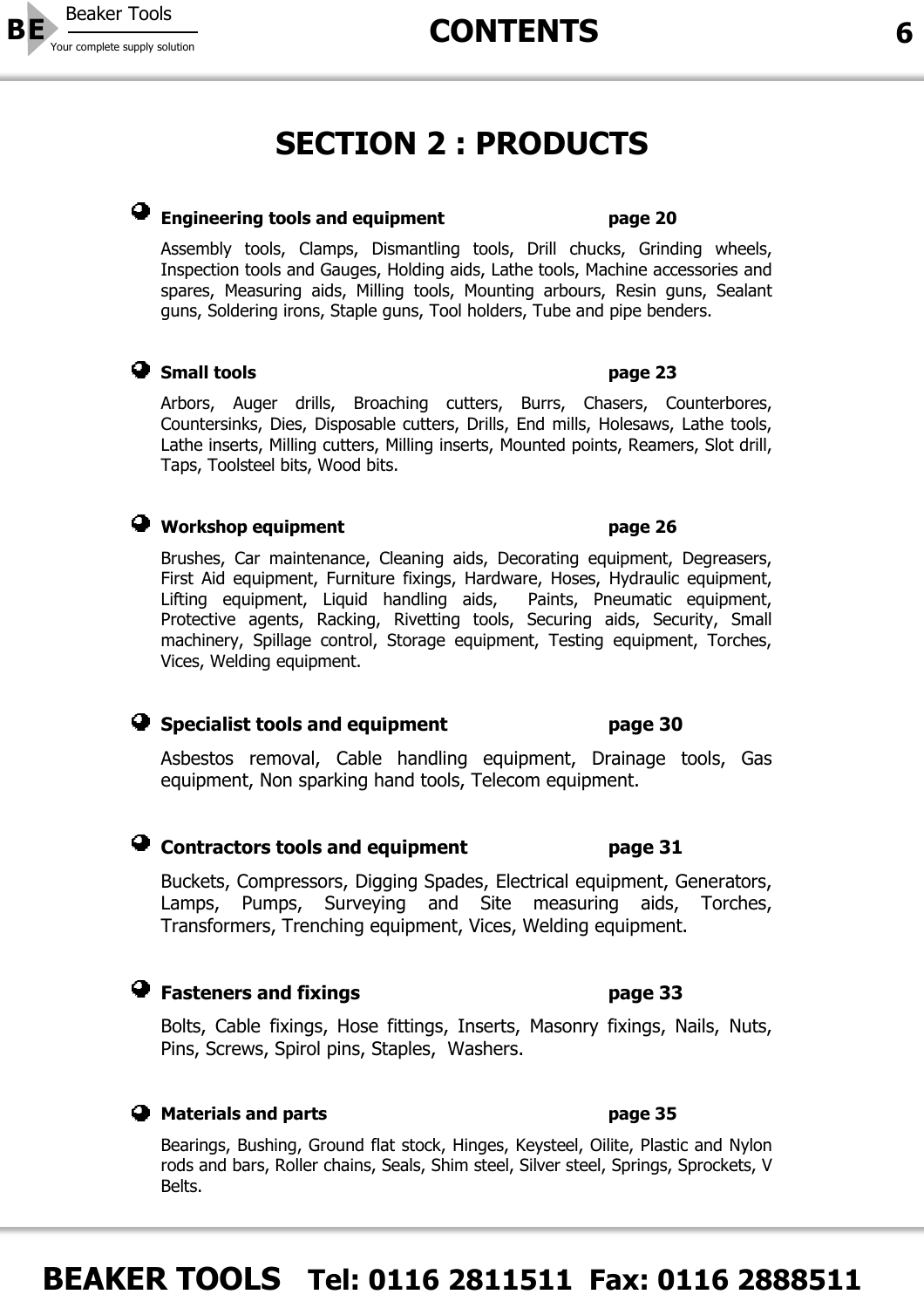

### **BEAKER KAN BAN**

#### **The future of efficient consumable and tool stores control**

We offer a KAN BAN supply and logistics control system, tailored to suit your company.

BEAKER KAN BAN is a supply service that keeps your in house stores stocked at pre determined levels. Kan Ban is a valuable aid to businesses which have a high turnover of stock, such as consumables, tools or standard components used in manufacturing or operating processes.

### **HOW DOES BEAKER KAN BAN WORK ?**

Each KAN BAN system is designed to suit your unique needs. A stock list is pre-determined between Beaker KAN BAN and your company, identifying items which are to be supplied on a KAN BAN basis. Minimum stock quantities are decided upon, as well as prices which are fixed for a set term (usually 12 months). The price of a product includes all delivery, distribution and administrative costs.

Items are invoiced based on your monthly outgoings - any stock left on the shelf at the end of each month, is not invoiced but remains ready for use. (Kan Ban stock is the property of Beaker Tools until issued to your operatives).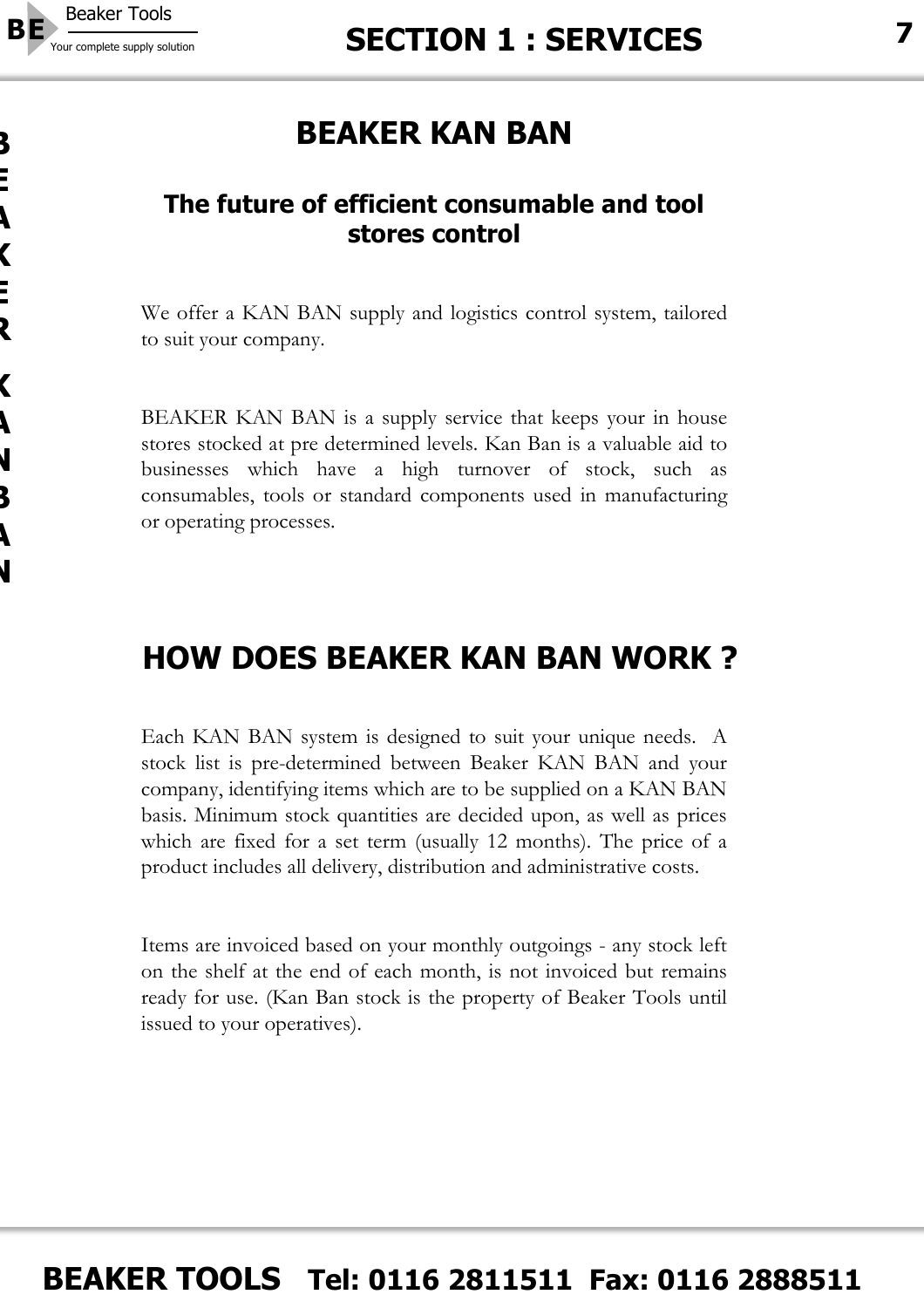

### **HOW CAN MY COMPANY BENEFIT FROM BEAKER KAN BAN ?**

As your store is kept stocked by an external supplier, this can reduce your costs on several levels:





**Improved efficiency** - the use of kan ban stores control is highly efficient. All consumables, tools and standard components required for day to day use by your operatives are in stock and ready to use, resulting in a reduction in the possibility of a 'high cost' operation being delayed because a 'low cost' item is not available.

**Reduction of your purchasing / administration costs**.

- **Fixed Kan Ban item costs** for 12 months minimum. Beaker Kan Ban will provide an estimate of your potential cost savings after an initial assessment.
- **Quality of goods supplied** Beaker Kan Ban will supply goods of the quality required by the customer. It is our policy to provide 'value for money' products.
- **Saving in store management costs** the Kan Ban supplier will check current stock levels and replenish them where necessary. This releases your store managers to carry out other duties.
- **No more 'write off' or duplicated costs** by yourselves, as stock items not used are returned to the Kan ban supplier if no longer required.
- Individual stores usage figures are supplied with each invoice. Any discrepancies are cleared with individual store managers before the invoice is submitted.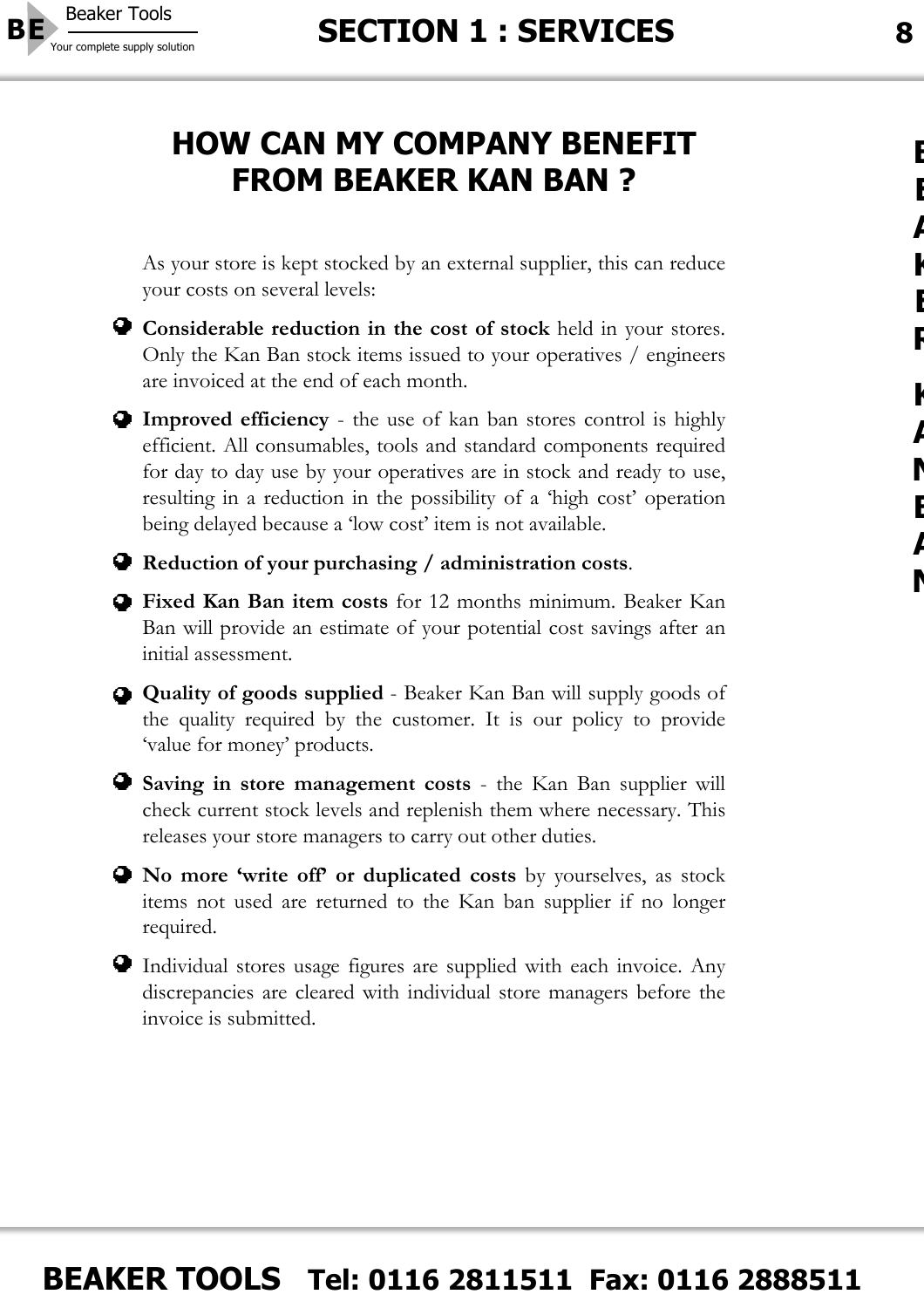

**B**

**R**

**I**

**T**

**T**

**E**

**N**

**E**

**N**

**G**

**I**

**N**

**E**

**E**

**R**

**I**

**N**

**G**



Beaker Tools is wholly owned by Britten Engineering Ltd. - A precision sub contract machining company, whose work includes:

- **O** CNC machining
- Sheet metal and aluminium welding
- Small fabricating
- **P** Paint stoving
- BSI Accredited : BS EN ISO 9001 : 2000

### **CONTACT**

Mr CT Hackett Britten Engineering Ltd 12, Morris Road **LEICESTER** LE2 6BR

telephone : 0116 2700448 fax: 0116 2704998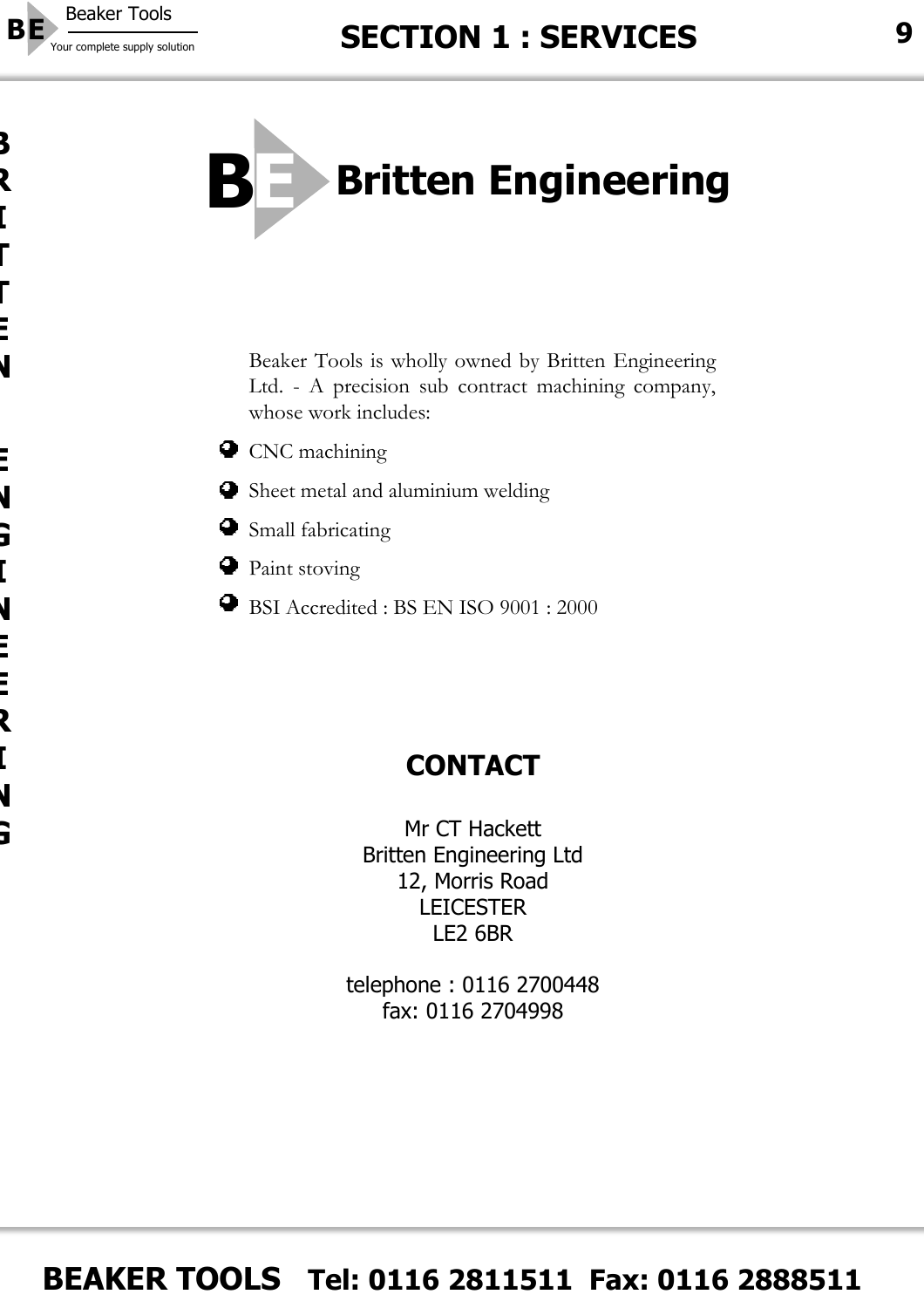

### Your complete supply solution **10**

#### **ABRASIVES**

**COLOR** 

| Abrasive Belts        | Abrasive Cloth    | Abrasive Disc | Abrasive Drum            | Abrasive Pad   |             |
|-----------------------|-------------------|---------------|--------------------------|----------------|-------------|
| Abrasive Sheet        | Emery Roll / AlOx | Flap Wheel    | Hand Pads                | Linisher Belts |             |
| <b>Mounted Points</b> | Sander Belt       | Sanding Discs | Sanding Sponge Sandpaper |                |             |
| Wet and Dry           | Wire Wool         | Woven Wire    |                          |                |             |
|                       |                   |               |                          |                |             |
|                       |                   |               |                          |                | .£0.65 each |



#### **ADHESIVES, SEALANTS, TAPE & RETAINERS**

| Adhesives   | Epoxy Resin             | Filler    | Tape—Denso            |
|-------------|-------------------------|-----------|-----------------------|
| Glue        | Jointing compound       | Nut lock  | Tape-Masking          |
| Putty       | <b>Resin Cartridges</b> | Retainer  | Tape-Packaging        |
| Sealants    | Solder                  | Stud Lock | Tape-PTFE             |
| Thread lock |                         |           | Tape-PVC / Electrical |
|             |                         |           | Tape-Speciality       |
|             |                         |           |                       |
|             |                         |           | £10.95                |
|             |                         |           |                       |



| <b>BATTERIES &amp; POWER PACKS</b> |                        |                       |  |
|------------------------------------|------------------------|-----------------------|--|
| Alkaline Batteries Power Packs     | Rechargeable Batteries | <b>Zinc Batteries</b> |  |
|                                    |                        | .£0.90                |  |
|                                    |                        |                       |  |
|                                    |                        |                       |  |

**PICTURES ARE FOR ILLUSTRATION PURPOSES ONLY : SAMPLE PRICES ARE NET PURCHASE PRICES 2001 - 2002**

### **BEAKER TOOLS Tel: 0116 2811511 Fax: 0116 2888511**

<sup>c</sup>

**O**

**N**

**S**

**U**

**M**

**A**

**B**

**E**

**S**

Amber

Arald

Bos

Deb

Den

Devc

Dicki

Evos Eclip Herm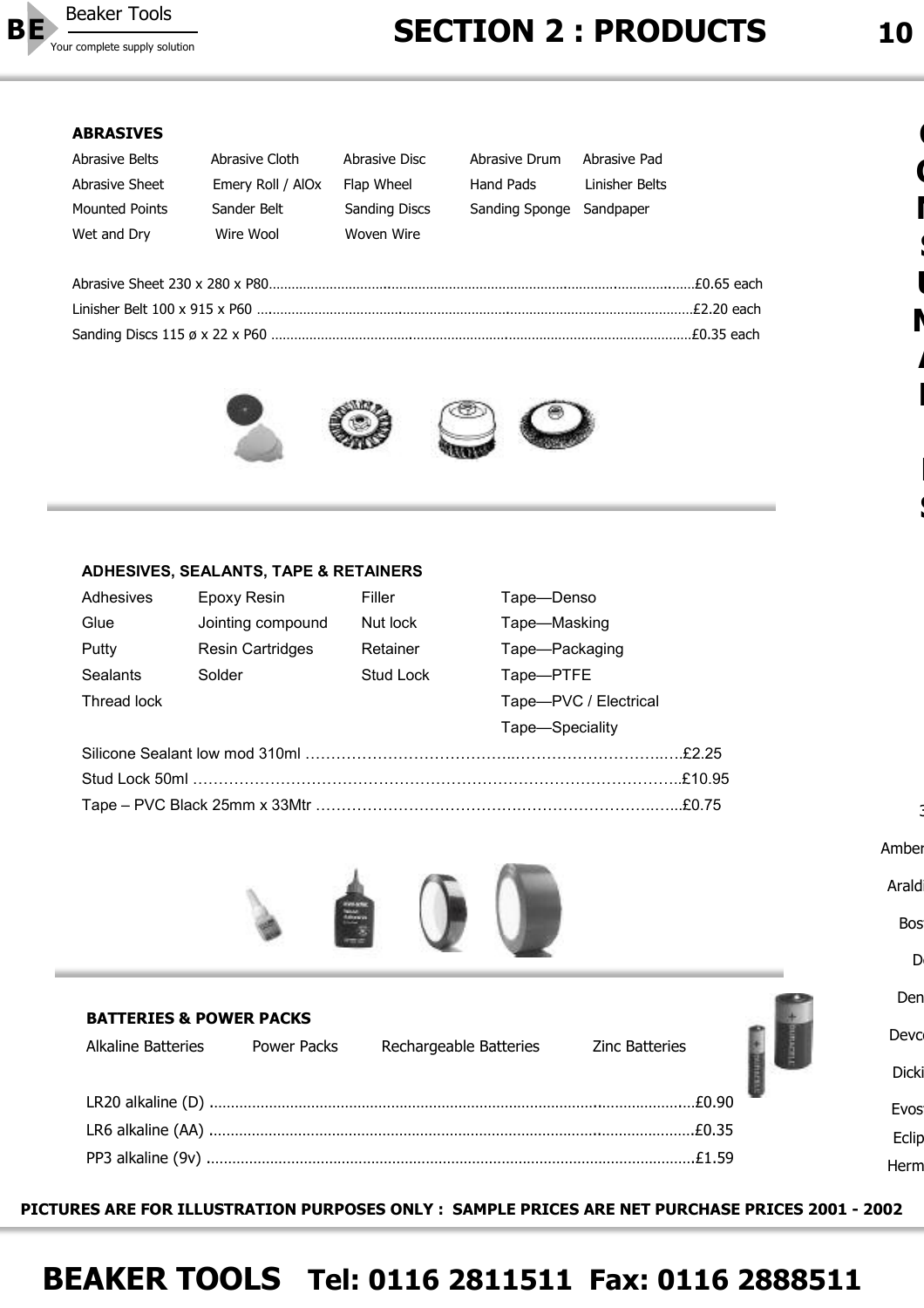

**C**

**O**

**N**

**S**

**U**

**A**

**B**

**L**

**E**

**S**

**M**

# Your complete supply solution **11**

#### **CLEANING AIDS**

| <b>Absorbant Granules</b> | <b>Barrier Cream</b> | <b>Cleaning Materials</b> |
|---------------------------|----------------------|---------------------------|
| Disinfectant              | Hand Cleaner         | Hand Wipes                |
| Paper Rolls               | Turpentine           | <b>White Spirit</b>       |
|                           |                      | £2.10                     |
| 111111 22222 23222        |                      | <b>CA CC</b>              |

| <b>DEBURRING, LAPPING &amp; POLISHING AIDS</b> |                 |                   |                 |
|------------------------------------------------|-----------------|-------------------|-----------------|
| Deburring hand tools                           | Deburring Wheel | Lapping Compounds | Polishing Wheel |

#### **DEGREASERS & PROTECTIVE AGENTS**

| Damp Repellent            | Degreasing Agents      | Lubricants |
|---------------------------|------------------------|------------|
| Relay / Contact Lubricant | <b>Rust Protection</b> |            |
|                           |                        |            |
|                           |                        | F2 86      |
|                           |                        | £4.65      |

#### **LUBRICANTS, CUTTING COMPOUNDS & COOLANTS**

| ntel   | LUDNIUAN 19, CU I           |
|--------|-----------------------------|
| lycell | Anti-Seize compound         |
| pcell  | <b>Cutting Compounds</b>    |
| col    | <b>Metal Cutting Fluids</b> |
| aro    | Penetrating Oil             |
|        | Suds Oil / Coolant          |

olts yes emet uber ctite orlem cer

nasonic

| Anti-Seize compounds        | Coolants                     | Copper Slip |
|-----------------------------|------------------------------|-------------|
| Cutting Compounds / Fluids  | Grease                       | Lubricants  |
| <b>Metal Cutting Fluids</b> | Mould Release Spray          | Oil         |
| Penetrating Oil             | Protective / Lubricant Spray |             |
| Suds Oil / Coolant          | Tapping Paste / Fluid        |             |



A



**PICTURES ARE FOR ILLUSTRATION PURPOSES ONLY : SAMPLE PRICES ARE NET PURCHASE PRICES 2001 - 2002**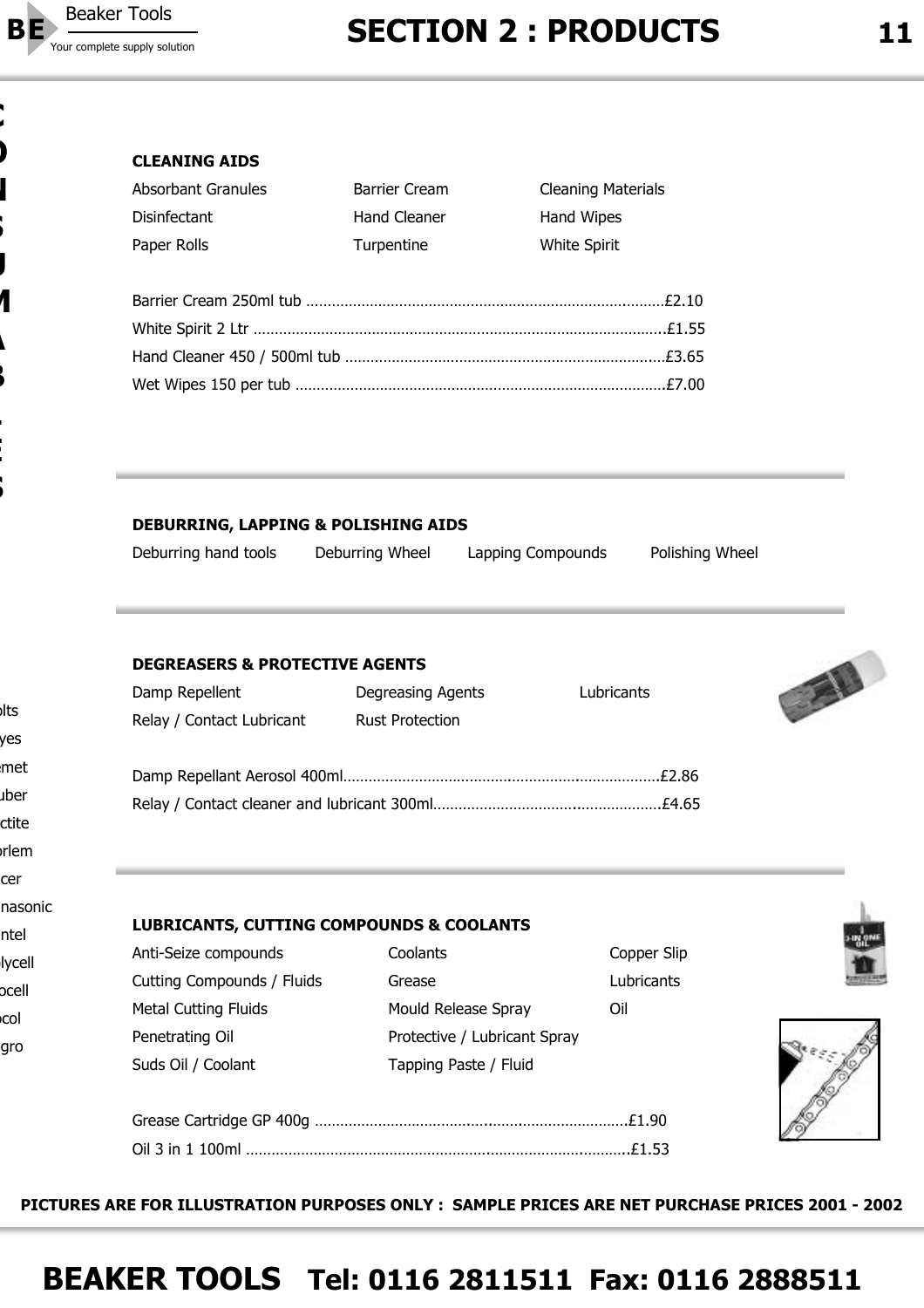

# Your complete supply solution **12**<br>Your complete supply solution **12**

W<sub>D</sub>



**PICTURES ARE FOR ILLUSTRATION PURPOSES ONLY : SAMPLE PRICES ARE NET PURCHASE PRICES 2001 - 2002**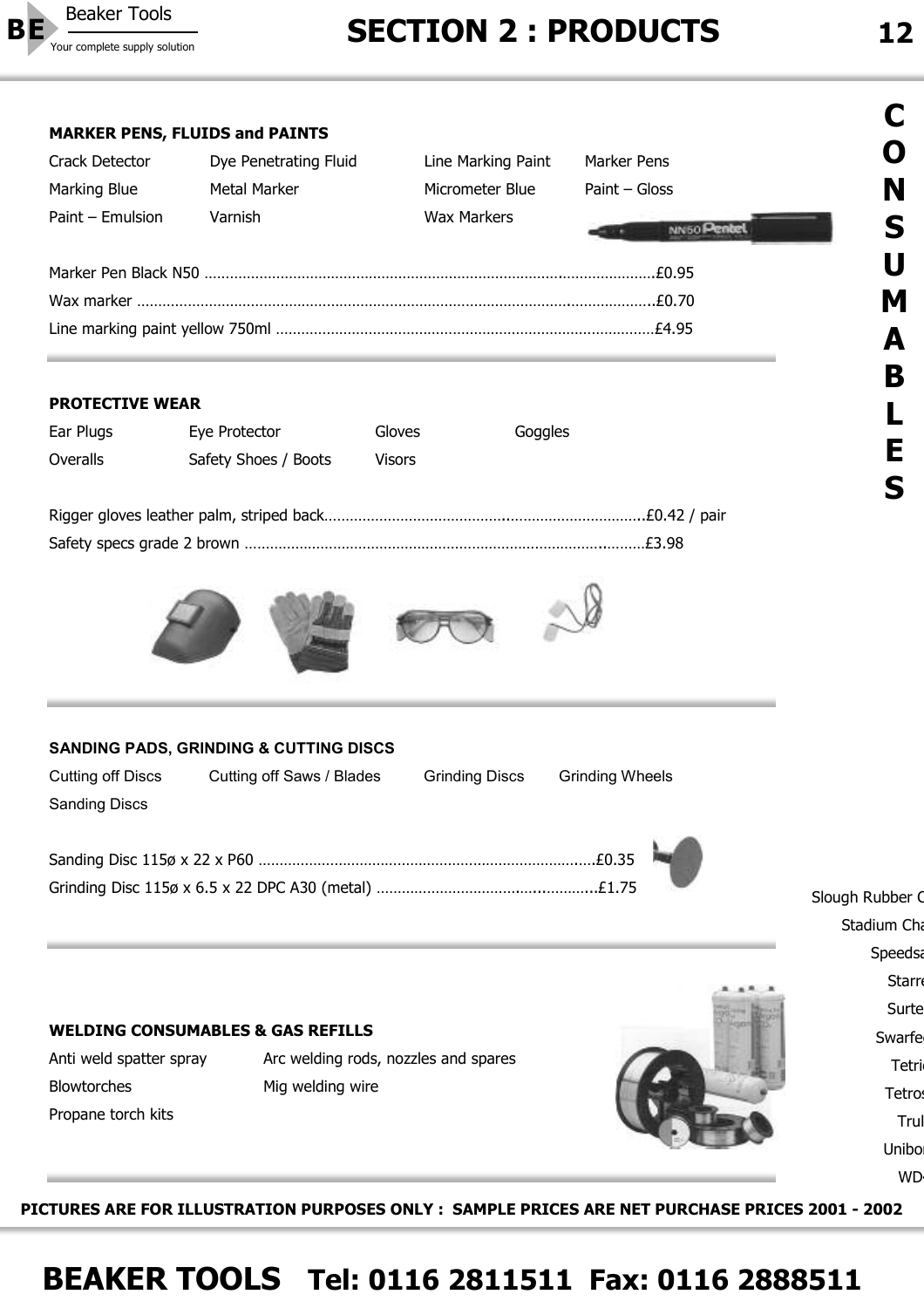

**H**

**A**

**D**

**T**

**O**

**O**

**L**

**S**

### Your complete supply solution **13**

|              | <b>AXES</b>                         |                        |                                |                   |
|--------------|-------------------------------------|------------------------|--------------------------------|-------------------|
|              | Pick Axe<br>Axes                    |                        |                                |                   |
|              |                                     |                        |                                |                   |
|              |                                     |                        |                                |                   |
|              | <b>CARPENTERS HAND TOOLS</b>        |                        |                                |                   |
|              | Awls                                | Braces and Hand Drills | Chisels                        | Gimlets           |
|              | Marking Gauge                       | Mortice Gauge          | Pincers                        | Router Bit        |
|              | Shaver Tool                         | Sliding Bevel          | Tri-Square                     | <b>Wood Files</b> |
|              | Wood Plane                          |                        |                                |                   |
|              |                                     |                        |                                |                   |
|              |                                     |                        |                                |                   |
|              |                                     |                        |                                |                   |
|              |                                     |                        |                                |                   |
|              |                                     |                        |                                |                   |
|              |                                     |                        |                                |                   |
|              | <b>CRIMPING TOOLS</b>               |                        |                                |                   |
|              | <b>Crimping Pliers</b>              | <b>Crimping Tools</b>  |                                |                   |
|              | <b>CROW BARS</b>                    |                        |                                |                   |
|              | Crow Bars                           | Pry Bars               | <b>Wrecking Bars</b>           |                   |
|              |                                     |                        |                                |                   |
|              |                                     |                        |                                |                   |
|              | <b>CUTTERS, SCISSORS and KNIVES</b> |                        |                                |                   |
|              | <b>Bolt Cutters</b>                 | Cable Cutter           | Knives                         | Scissors          |
| nerican Tool | Side/Diagonal Cutter                | <b>Tin Snips</b>       | Tube / Pipe Cutter VDE Cutters |                   |
|              | <b>Wire Cutters</b>                 |                        |                                |                   |
|              |                                     |                        |                                |                   |
|              |                                     |                        |                                |                   |
|              |                                     |                        |                                |                   |
|              |                                     |                        |                                |                   |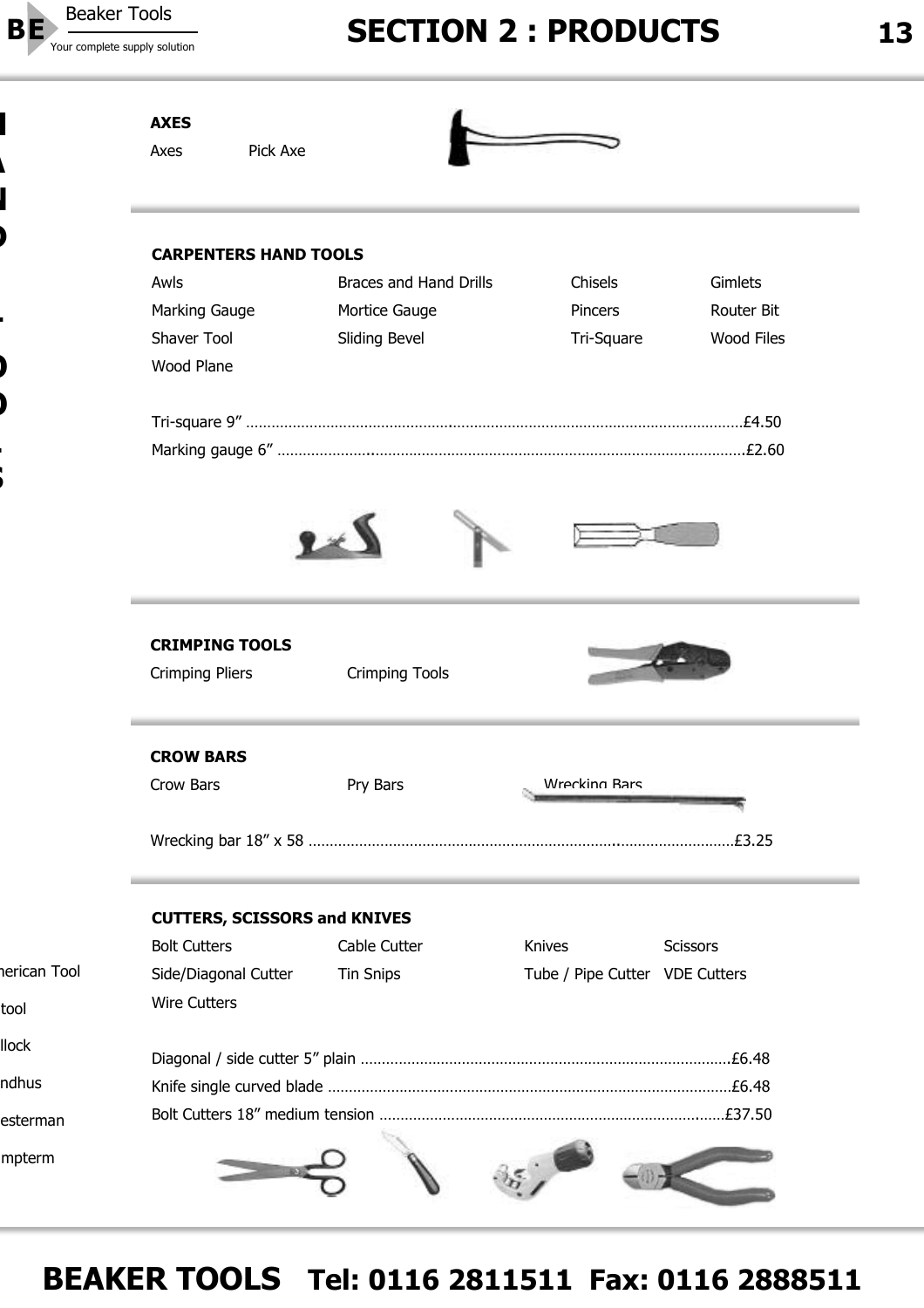

### **Your complete supply solution**<br>Your complete supply solution **14**

**H**

**A**

**N**

**D**

**T**

**O**

**O**

**L**

**S**

Drap



#### **HAMMERS and MALLETS**

| <b>Ball Pein Hammers</b> | Claw Hammers                     | Handles - wooden, fibre, metal |
|--------------------------|----------------------------------|--------------------------------|
| Hide Hammer              | Inserts - hide / nylon / plastic | Lump Hammers                   |
| Mallets                  | Nylon Hammers                    | Pin Hammers                    |
| Shafts and Wedges        | <b>Warrington Hammers</b>        |                                |



Eclip F Estwi **MOLEGRIPS** Faco Molegrips 10" …………………………………………………………….………………………………………..…£2.85 Footpr Gedo

**PICTURES ARE FOR ILLUSTRATION PURPOSES ONLY : SAMPLE PRICES ARE NET PURCHASE PRICES 2001 - 2002**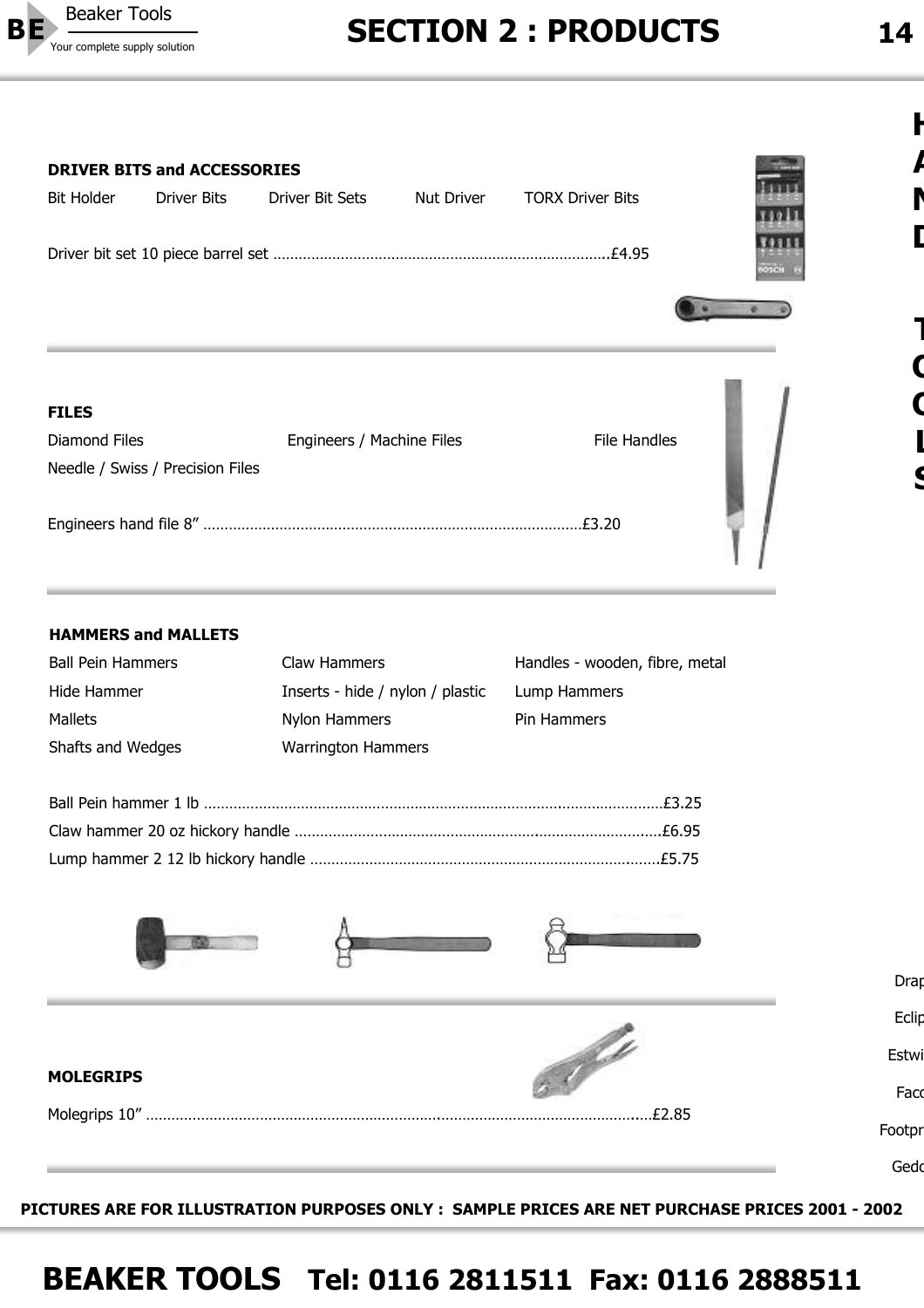

**H**

**A**

**D**

**T**

**O**

**O**

**L**

**S**

**N**

berson

ega

fco

ipex

agdrill

arples

near Tools

## Your complete supply solution **15**

#### **PLIERS**

| <b>Bent Nose</b><br>Snipe / Long Nose                 | Circlip<br>V.D.E       |                        | <b>Combination Duckbill</b><br>Waterpump | Linesmans<br>Self Grip Pliers (molegrips) |  |
|-------------------------------------------------------|------------------------|------------------------|------------------------------------------|-------------------------------------------|--|
|                                                       |                        |                        |                                          |                                           |  |
| <b>PUNCHES and STAMPS</b>                             |                        |                        |                                          |                                           |  |
| Centre Punches                                        | Nail Punches           |                        | Pin Punches                              | <b>Taper Punches</b>                      |  |
| Wad Punches                                           | <b>Punch Sets</b>      |                        | Pin Vice                                 | Hand Stamps                               |  |
|                                                       |                        |                        |                                          |                                           |  |
| <b>SAWS</b>                                           |                        |                        |                                          |                                           |  |
| <b>Bow Saw</b><br>Mitre Saw                           | File Saw<br>Saw Blades | Fret Saw<br>Tenon Saw  | Metal Saw<br>Tile Saw                    | Hacksaw<br>Wood Saw                       |  |
|                                                       |                        |                        |                                          |                                           |  |
|                                                       |                        |                        |                                          |                                           |  |
|                                                       |                        |                        |                                          |                                           |  |
|                                                       |                        |                        |                                          |                                           |  |
| <b>SCRAPERS / DEBURRING TOOLS</b><br>Deburring Blades |                        | <b>Deburring Tools</b> | <b>Scrapers</b>                          |                                           |  |
|                                                       |                        |                        |                                          |                                           |  |
|                                                       |                        |                        |                                          |                                           |  |

**PICTURES ARE FOR ILLUSTRATION PURPOSES ONLY : SAMPLE PRICES ARE NET PURCHASE PRICES 2001 - 2002**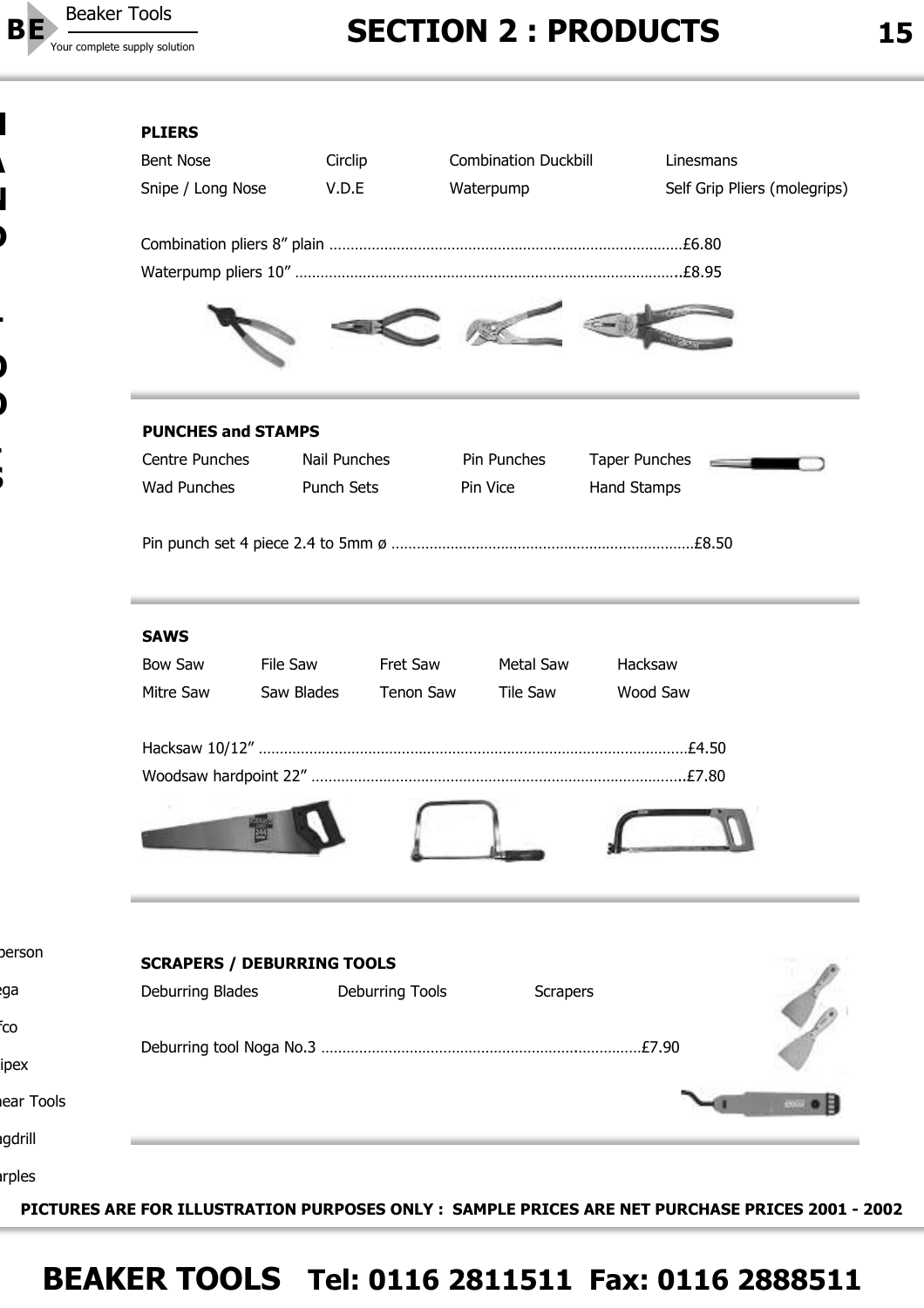

### Your complete supply solution **16**

#### **SCREWDRIVERS**

| <b>Electricians Screwdrivers</b> | <b>Engineers Screwdrivers</b> | <b>Philips Screwdrivers</b> | Pozi Screwdrivers       |
|----------------------------------|-------------------------------|-----------------------------|-------------------------|
| Ratchett Screwdrivers            | Screwdriver Sets              | <b>Slotted Screwdrivers</b> | <b>TORX Screwdriver</b> |
| V.D.E Screwdrivers               |                               |                             |                         |
|                                  |                               |                             |                         |
|                                  |                               |                             |                         |
|                                  |                               |                             |                         |

Engineers screwdriver pozi No.2 x 100 ……….……………………………………………………………….£1.45



#### **SOCKETS and ACCESSORIES**

| <b>Impact Sockets</b> | Plain Sockets        | Ratchet Wrench | <b>Socket Accessories</b> |
|-----------------------|----------------------|----------------|---------------------------|
| Socket Handles        | Socket Extension Bar | Socket Sets    | Torque Wrench             |
|                       |                      |                |                           |
|                       |                      |                |                           |
|                       |                      |                |                           |
|                       |                      |                |                           |

Socket handles ½ DR ……………………………………………………………………………………£15.95



Rig

Sand

**PICTURES ARE FOR ILLUSTRATION PURPOSES ONLY : SAMPLE PRICES ARE NET PURCHASE PRICES 2001 - 2002**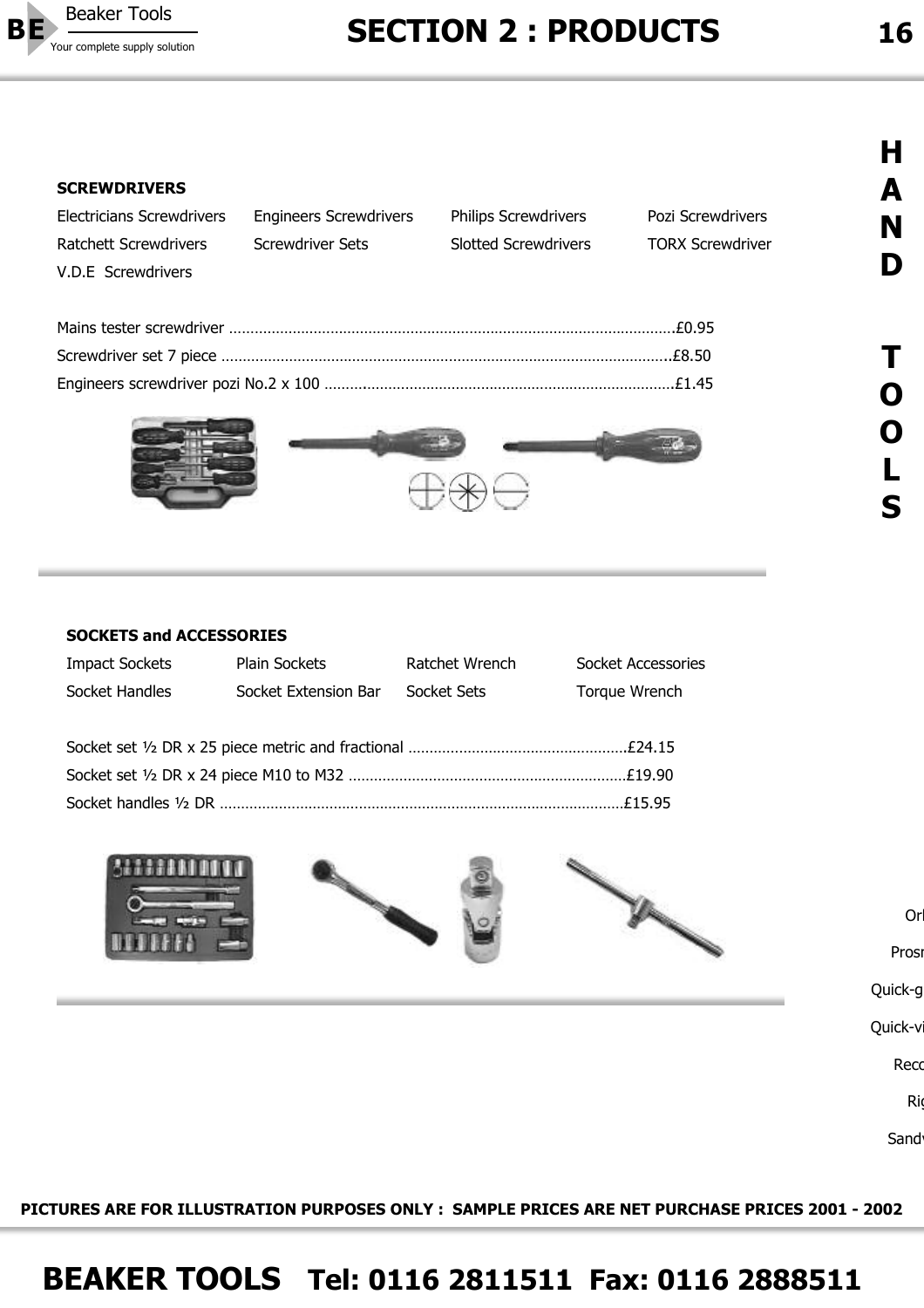

**H**

**A**

**N**

**D**

**T**

**O**

**O**

**L**

**S**

## Your complete supply solution **17**<br>Your complete supply solution **17**

#### **SPANNERS and WRENCHES**

| Adjustable Spanner     | Allen Keys                        | <b>Box Spanner</b>             | <b>Combination Spanner</b> |
|------------------------|-----------------------------------|--------------------------------|----------------------------|
| Hex Wrench             | Nut Spinner                       | Open Ended Spanner Pipe Wrench |                            |
| Ring / Ratchet Spanner | Socket / Ring Wrench Spanner Sets |                                | Torque Wrench              |









#### **TUBE and PIPE BENDERS**

| nonds         |                                 |                        |                           |
|---------------|---------------------------------|------------------------|---------------------------|
|               | <b>WIREBRUSHES</b>              |                        |                           |
| ear & Jackson | <b>Hand Brushes</b>             | <b>Machine Brushes</b> | <b>Brass Wire Brushes</b> |
| eedsaw        |                                 |                        |                           |
| anley         |                                 |                        |                           |
| arrett        |                                 |                        |                           |
| ng            | <b>WIRE STRIPPERS</b>           |                        |                           |
| or            | <b>Automatic Strippers</b>      | Co-ax Strippers        | Hand Wire Strippers       |
|               | Swivel / Rotary Action Stripper | V.D.E - Wire strippers |                           |
| ior           |                                 |                        |                           |
| <b>Iliams</b> |                                 |                        |                           |

![](_page_16_Picture_13.jpeg)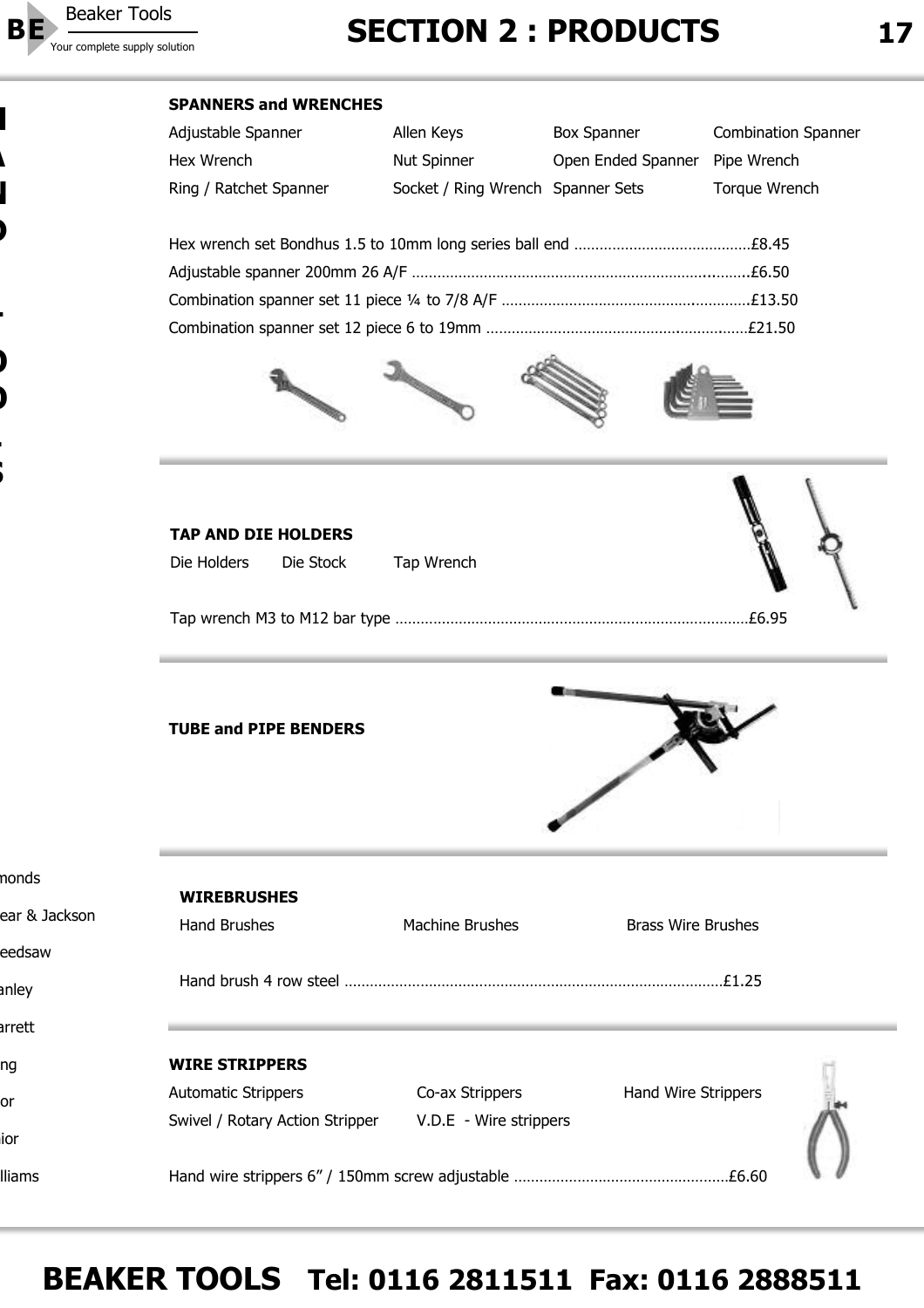![](_page_17_Picture_0.jpeg)

### Your complete supply solution **18**

| Angle Grinder         | <b>Belt Sanders</b> | Circular Saw     | Cut off Saws   | Disc Grinder  |
|-----------------------|---------------------|------------------|----------------|---------------|
| Garden Tools          | Generators          | Glue Gun         | Hammer Drill   | Jigsaw        |
| <b>Jointers</b>       | Mag Drills          | Mini Grinder     | <b>Nailers</b> | Power Washers |
| Rotary / Impact Drill | Routers             | <b>SDS Drill</b> | Sanders        | Water pump    |
| Wet and Dry Vacuum    |                     |                  |                |               |
|                       |                     |                  |                |               |
|                       |                     |                  |                |               |

![](_page_17_Picture_5.jpeg)

#### **CORDLESS TOOLS**

| Drill / Driver      | Rotary / Impact Drills       | <b>Saws</b> | Screwdrivers |
|---------------------|------------------------------|-------------|--------------|
| SDS / Hammer Drills | Spare Batteries and Chargers |             |              |
|                     |                              |             |              |
|                     |                              |             |              |

#### **POWER TOOL ACCESSORIES and SPARE PARTS**

A full range of spare parts and accessories is available on request

#### **AIR TOOLS and AIR LINE EQUIPMENT** Angle Grinders Compressors Die Grinders Drivers Sanders Wrenches Compressor wheel mounted 2hp – 25 Ltr 1ph / 230v – 9CFM …………………………………..£225.50 Pistol drill 3/8 cap x 2200 rpm …………………………………..…………………….………………..…..£69.90 Bos Clar Dew Dren Hita  $\mathsf{K}$ Magd S S

### **BEAKER TOOLS Tel: 0116 2811511 Fax: 0116 2888511**

**P**

**O W E R T O O**

**L**

**S**

AEG

**Black and Deck**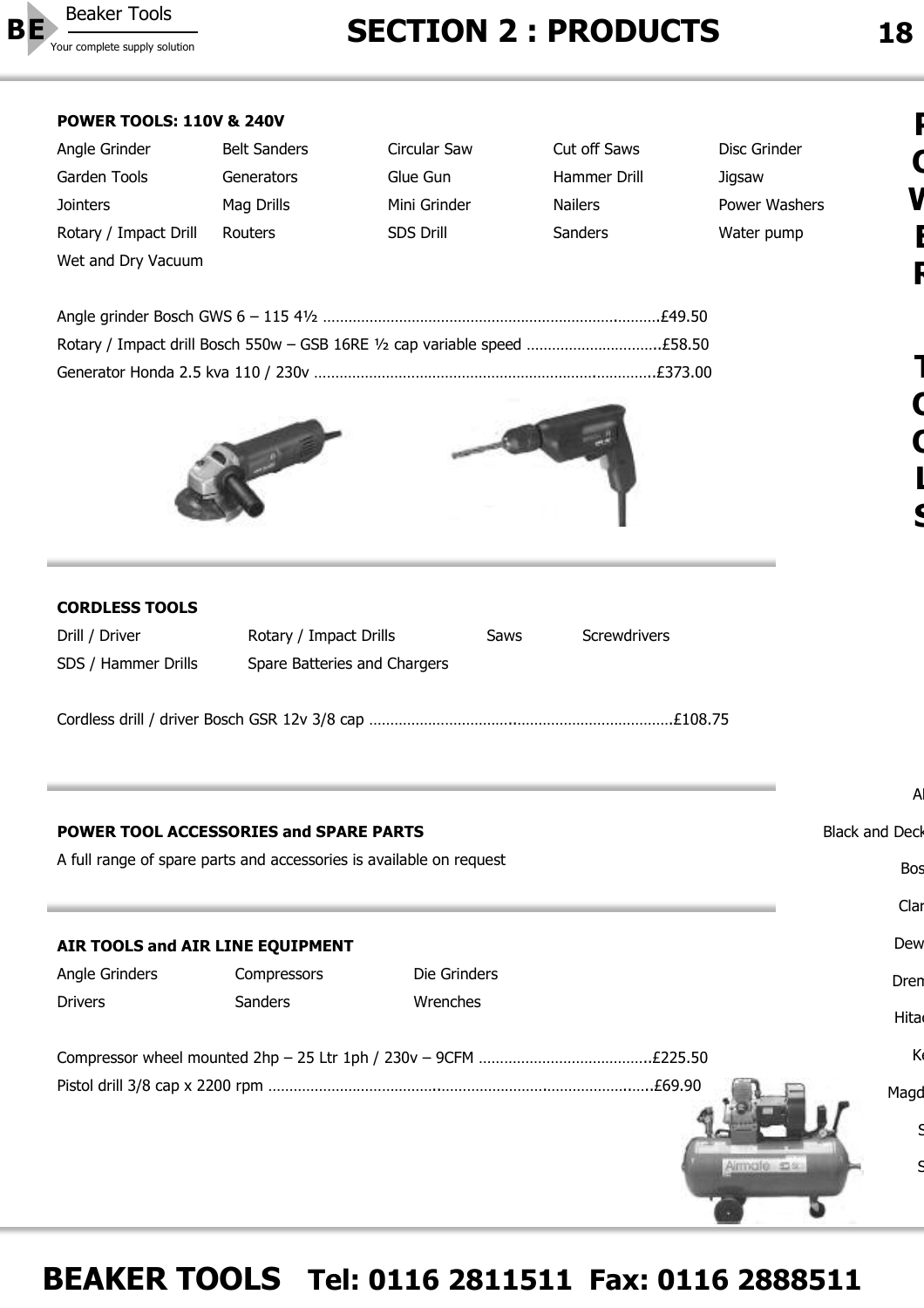![](_page_18_Picture_0.jpeg)

**E**

**E**

**E**

**R**

**G**

**T**

**O**

**O**

**L**

**S**

**G**

|                  | <b>ASSEMBLY and DISMANTLING TOOLS</b>             |                                          |                                        |                               |
|------------------|---------------------------------------------------|------------------------------------------|----------------------------------------|-------------------------------|
|                  | Assembly Tools                                    | <b>Bearing Puller</b>                    | Nut Splitter                           |                               |
|                  | <b>Retrieving Tools</b>                           | <b>Screw Extractors</b>                  | <b>Stud Extractors</b>                 |                               |
|                  |                                                   |                                          |                                        |                               |
|                  | <b>CLAMPS and HOLDING AIDS</b>                    |                                          |                                        |                               |
|                  | 'G' Clamps                                        | Machine Clamps                           | Magnets                                | Quick-Grip                    |
|                  | Sash Clamps                                       | <b>Tooling Aids</b>                      | Speed Clamps                           | <b>Standard Parts</b>         |
|                  |                                                   |                                          |                                        |                               |
|                  |                                                   |                                          |                                        |                               |
|                  | <b>DRESSING STONES</b><br><b>Diamond Dressers</b> | Deburring Stones                         | <b>Sharpening Stones</b><br>Flatstones |                               |
|                  | <b>Stone Dressers</b>                             | <b>Wheel Dresser</b>                     | Whetstones                             |                               |
|                  |                                                   |                                          |                                        |                               |
|                  |                                                   | <b>DRILL CHUCKS and MOUNTING ARBOURS</b> |                                        |                               |
|                  | Drill Chuck Spares                                | Chuck Keys                               | Chuck Mounting Arbour                  | Drill Chuck - Keyed / Keyless |
|                  |                                                   |                                          |                                        |                               |
|                  |                                                   |                                          |                                        |                               |
|                  |                                                   |                                          |                                        |                               |
| ventry Gauge Co. |                                                   |                                          |                                        |                               |
|                  | <b>GRINDING WHEELS</b>                            |                                          |                                        |                               |
|                  | Al / Ox Wheel                                     | Borazon Wheel                            | Cup Wheel                              |                               |
|                  | Diamond Wheel                                     | Silicon Carbide Wheel                    |                                        |                               |
|                  |                                                   |                                          |                                        |                               |
|                  |                                                   |                                          |                                        |                               |

**PICTURES ARE FOR ILLUSTRATION PURPOSES ONLY : SAMPLE PRICES ARE NET PURCHASE PRICES 2001 - 2002**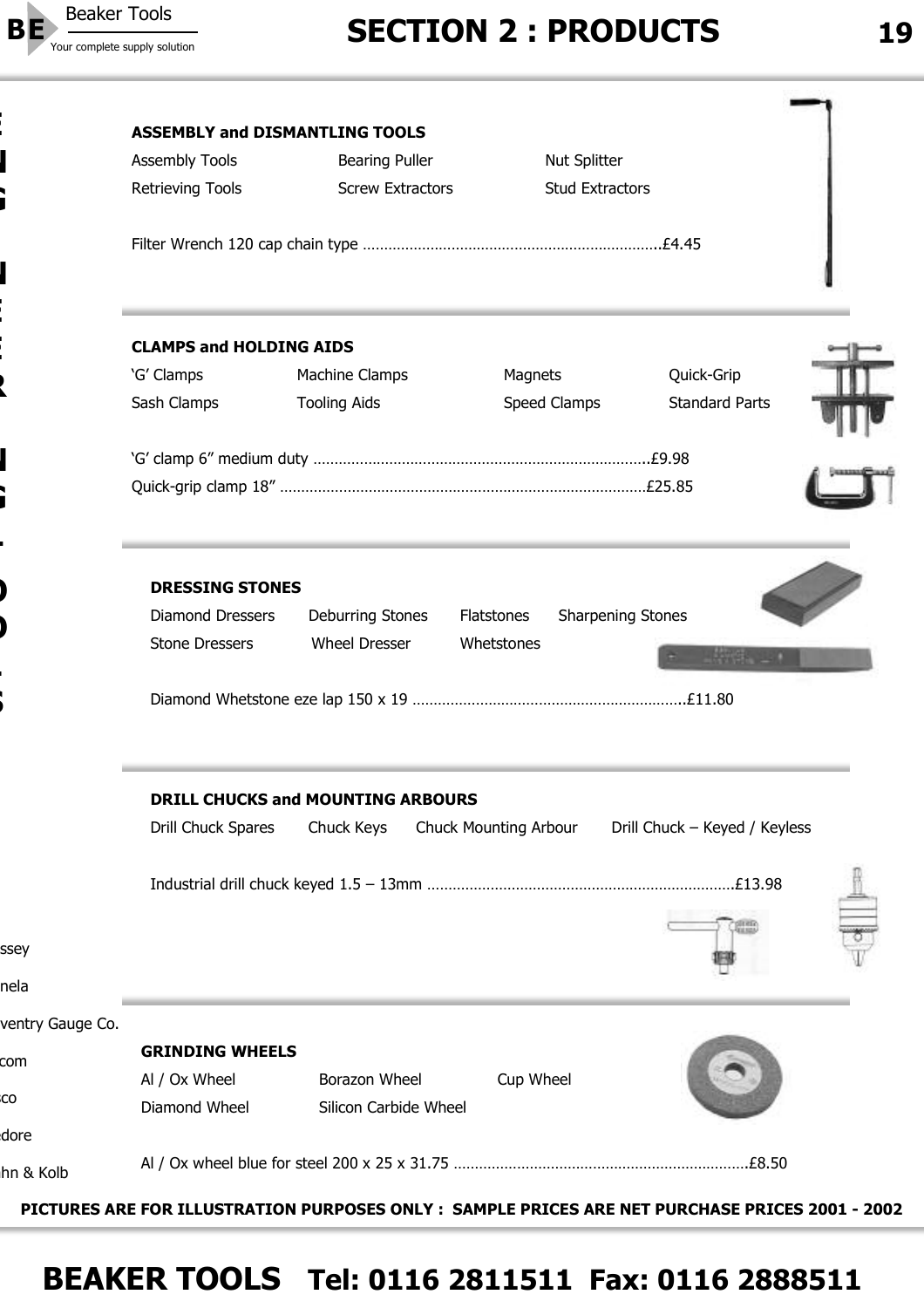![](_page_19_Picture_0.jpeg)

### Your complete supply solution **2 20**

#### **INSPECTION and MEASURING AIDS**

| <b>Bore Gauge</b> | Calipers              | Centre Locator | Comparator                 |
|-------------------|-----------------------|----------------|----------------------------|
| Dial Indicator    | Feeler Gauge          | Gauges         | Inclinometer / Angle Gauge |
| Inspection aids   | <b>Measuring Aids</b> | Micrometer     | Microscope                 |
| Multimeter        | Protractors           | <b>Rules</b>   | Screw Gauge                |
| Scriber           | Spirit Level          | Squares        | <b>Tape Measures</b>       |
| Vernier Gauges    | Wiggler Set           |                |                            |
|                   |                       |                |                            |
|                   |                       |                |                            |
|                   |                       |                |                            |
|                   |                       |                |                            |
|                   |                       |                |                            |
|                   |                       |                |                            |

![](_page_19_Picture_4.jpeg)

#### **LATHE and MILLING TOOLHOLDERS and INSERTS**

| Boring Bars       | End Mill Tools    | <b>Facemills</b> | Insert toolholder spares            |
|-------------------|-------------------|------------------|-------------------------------------|
| Lathe Toolholders | Parting off Tools |                  | Rollerbox and Lathe tooling inserts |

![](_page_19_Picture_7.jpeg)

**PICTURES ARE FOR ILLUSTRATION PURPOSES ONLY : SAMPLE PRICES ARE NET PURCHASE PRICES 2001 - 2002**

### **BEAKER TOOLS Tel: 0116 2811511 Fax: 0116 2888511**

**E**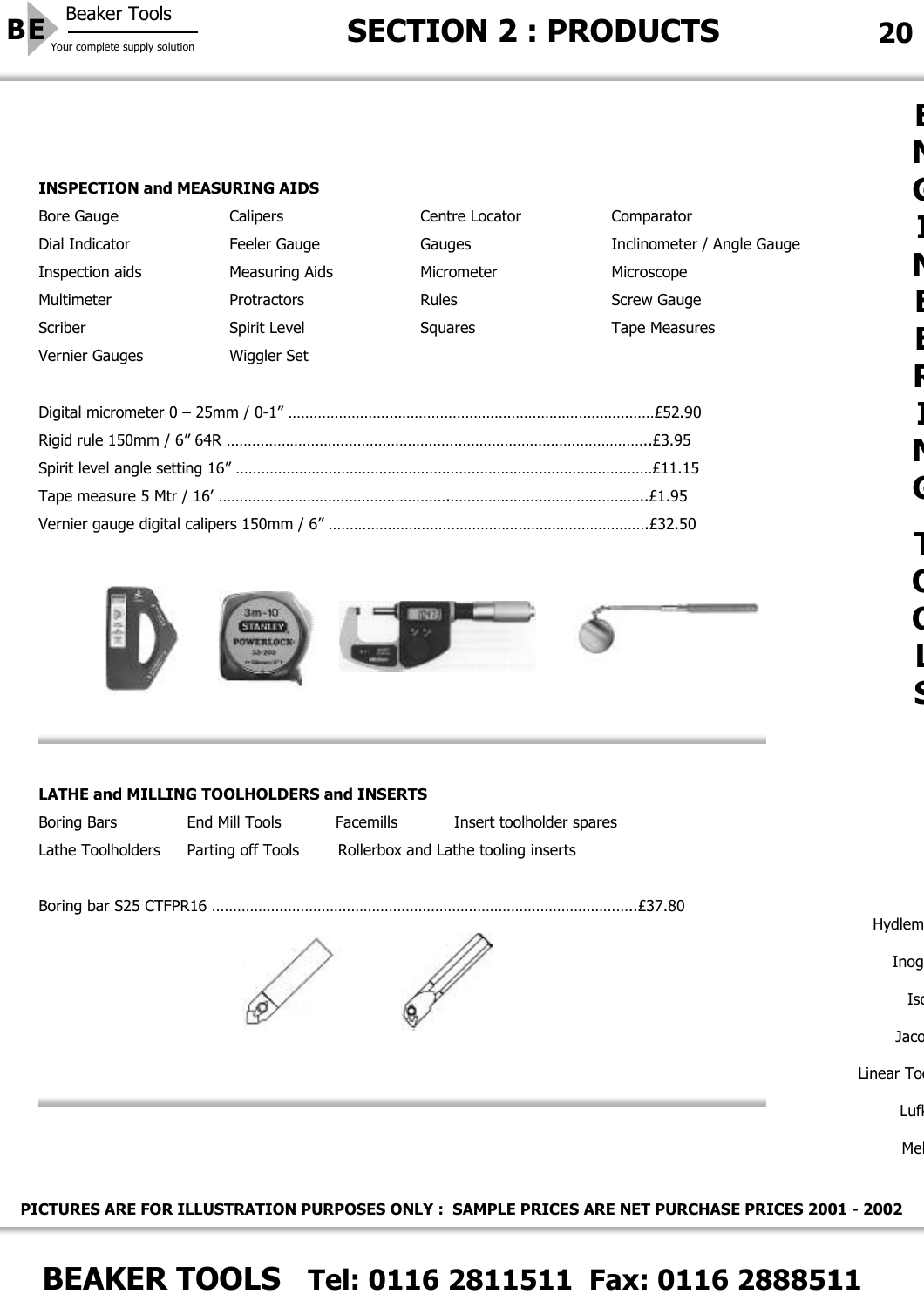![](_page_20_Picture_0.jpeg)

**E**

**N**

**G**

**N**

**E**

**E**

**R**

**N**

**G**

**T**

**O**

**O**

**L**

**S**

## Your complete supply solution **2 21 SECTION 2 : PRODUCTS** 21

#### **MACHINE ACCESSORIES and SPARES**

| <b>Arbours</b>  | Boring Heads      | Chuck Jaws            | Colletts          | Die Head                |
|-----------------|-------------------|-----------------------|-------------------|-------------------------|
| Drifts          | Drill Sleeve      | <b>Knurling Tools</b> | Lathe Accessories | Lathe Carriers          |
| Lathe Centres   | Lathe Chuck       | Lathe Toolholders     | Magnetic Chuck    | Milling Adaptor Spindle |
| Milling Arbours | Machinery Tooling | Morse Taper Sleeve    | Spindle Sleeves   | <b>Tapping Heads</b>    |
|                 |                   |                       |                   |                         |
|                 |                   |                       |                   |                         |

![](_page_20_Picture_5.jpeg)

![](_page_20_Picture_6.jpeg)

|                        | <b>SEALANT and RESIN GUNS</b> |  |
|------------------------|-------------------------------|--|
| <b>Applicator Guns</b> | <b>Resin Guns</b>             |  |
|                        |                               |  |

|              | <b>SOLDERING IRONS and STAPLE GUNS</b> |                |                      |        |
|--------------|----------------------------------------|----------------|----------------------|--------|
| tutoyo       | De-soldering Tools                     | Soldering Iron | Staple / Tacking Gun |        |
| ore & Wright |                                        |                |                      | £21.50 |
| cord         |                                        |                |                      |        |
| tagrip       |                                        |                |                      |        |
| einel        | D                                      |                |                      |        |
| ng           |                                        |                |                      |        |
| readmaster   |                                        |                |                      |        |
| wer          |                                        |                |                      |        |

**PICTURES ARE FOR ILLUSTRATION PURPOSES ONLY : SAMPLE PRICES ARE NET PURCHASE PRICES 2001 - 2002**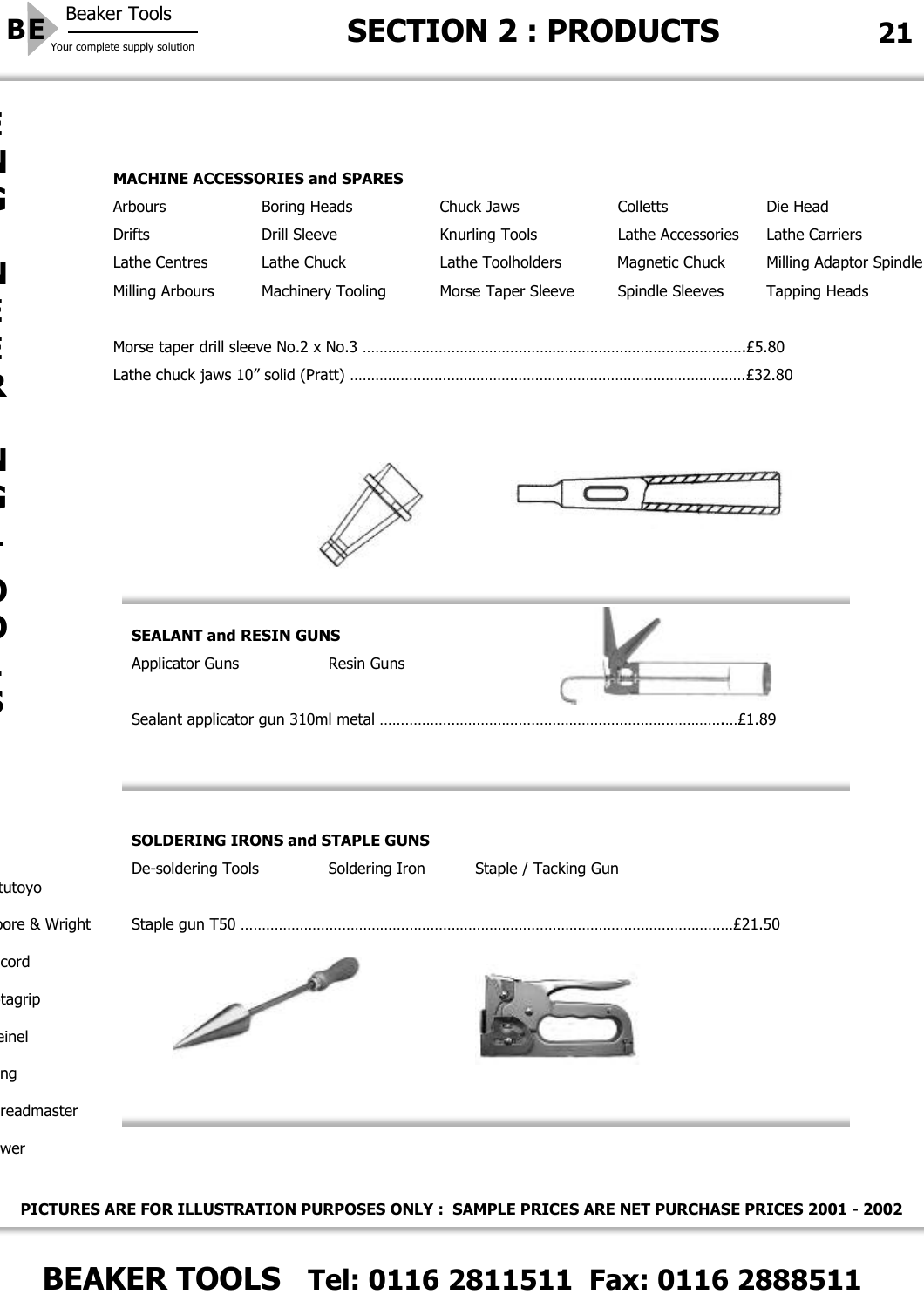![](_page_21_Picture_0.jpeg)

### Your complete supply solution **2 22 SECTION 2 : PRODUCTS** 22

**S**

**M**

**A**

**L**

**L**

**T**

**O**

**O**

**L**

**S**

![](_page_21_Picture_3.jpeg)

#### **DISPOSABLE CUTTERS, SLOT DRILLS and END MILLS (HSS)**

|             | <b>Corner Radius Cutter</b> | <b>Cobalt Cutter</b> | Carbide Cutter  | <b>Ballnose Cutter</b>  |
|-------------|-----------------------------|----------------------|-----------------|-------------------------|
| A           | Rippa Cutter                | End Mills            | Dovetail Cutter | Disposable Cutter - FC3 |
| <b>Bos</b>  |                             | <b>T-Slot Cutter</b> | Slot Drills     | Rhodes Cutter           |
| <b>Broo</b> |                             |                      |                 |                         |
| Can         |                             |                      |                 |                         |
| Clarks      |                             |                      |                 |                         |
| Dorm        |                             |                      |                 |                         |

Golia Hyd

**PICTURES ARE FOR ILLUSTRATION PURPOSES ONLY : SAMPLE PRICES ARE NET PURCHASE PRICES 2001 - 2002**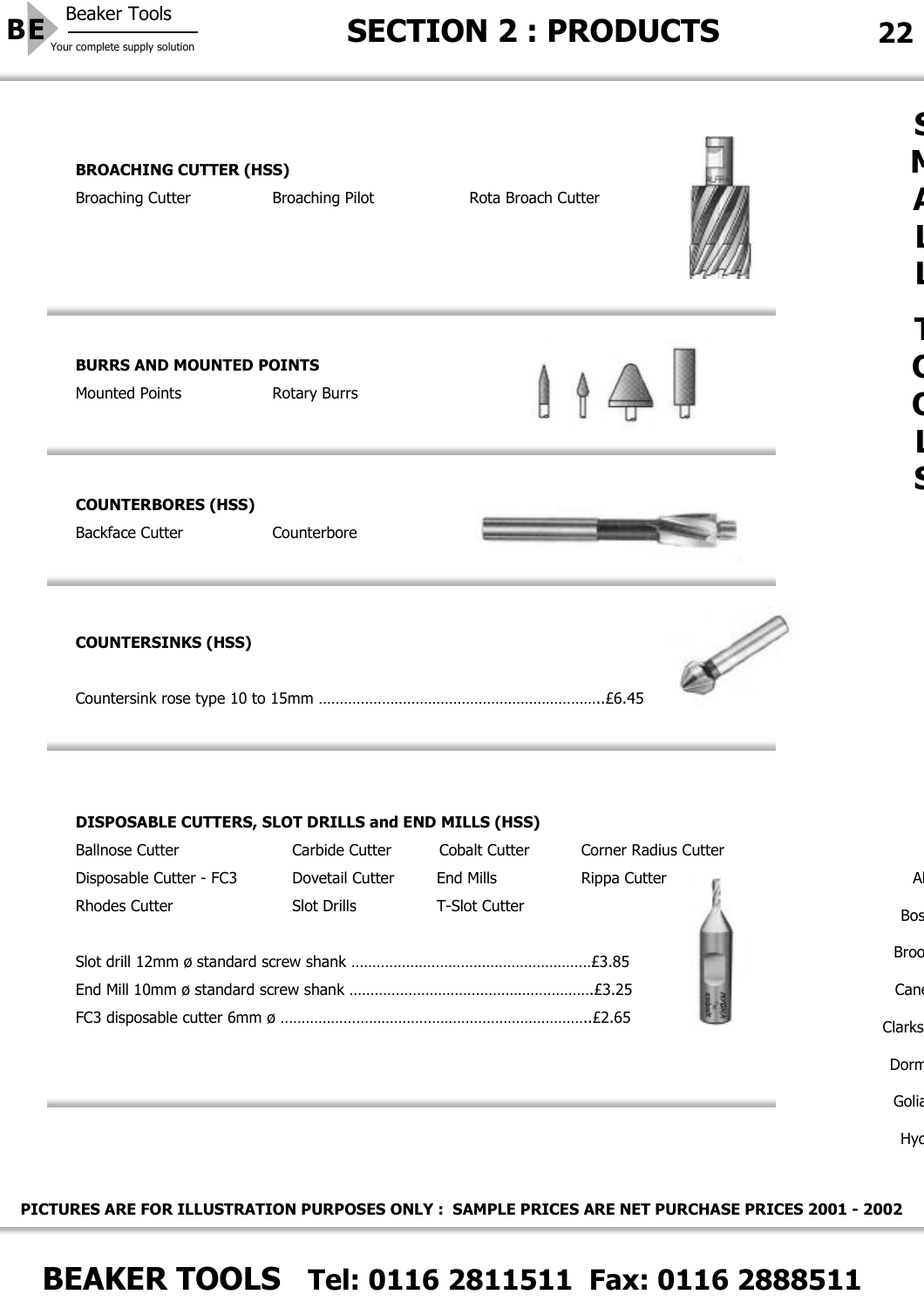![](_page_22_Picture_0.jpeg)

**S**

**A**

**L**

**L**

**T**

**O**

**O**

**L**

**S**

**M**

rfos

## Your complete supply solution **2 23**

#### **DRILLS**

| <b>Blacksmiths Drill</b> | Carbide Drill            | Centre Drill              | Cobalt Drill      |
|--------------------------|--------------------------|---------------------------|-------------------|
| Core (3 & 4 flute) Drill | Drill Sets               | Jobber Drill              | Long Series Drill |
| Masonry HD Drill         | Masonry SDS Drill        | Panel / Sheet metal Drill | Step Drill        |
| Stub Drill               | <b>Taper Shank Drill</b> |                           |                   |

#### **ALL DRILLS ARE HSS FULLY GROUND, EXCEPT \***

![](_page_22_Picture_6.jpeg)

![](_page_22_Picture_7.jpeg)

![](_page_22_Picture_8.jpeg)

![](_page_22_Picture_9.jpeg)

| tar       |                                  |                            |                              |  |
|-----------|----------------------------------|----------------------------|------------------------------|--|
| cobs      |                                  |                            |                              |  |
| ran       |                                  |                            |                              |  |
| ear Tools |                                  |                            |                              |  |
| gdrill    | <b>LATHE and MILLING INSERTS</b> |                            |                              |  |
| llco      | Boring Bar Inserts               | Knurl Inserts              | Lathe Tool Insert            |  |
| rrisflex  | Milling Cutter Insert            | Parting off Tips / Inserts | <b>Screw Cutting Inserts</b> |  |
| kken      |                                  |                            |                              |  |
| lborn     |                                  |                            |                              |  |
|           |                                  |                            |                              |  |

**PICTURES ARE FOR ILLUSTRATION PURPOSES ONLY : SAMPLE PRICES ARE NET PURCHASE PRICES 2001 - 2002**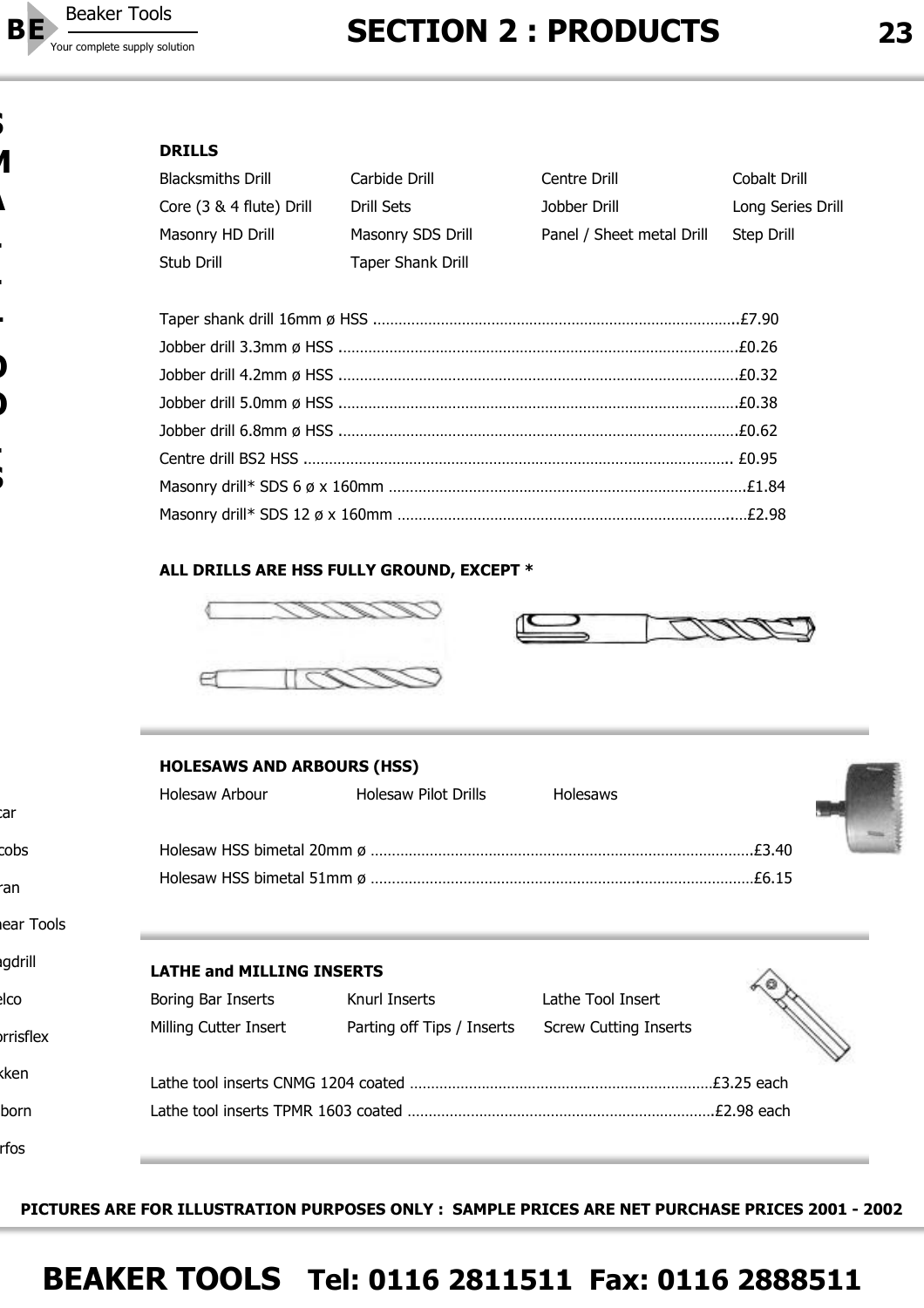![](_page_23_Picture_0.jpeg)

**LATHE TOOLS and TOOLBITS**

### Your complete supply solution **2 24 SECTION 2 : PRODUCTS** 24

Carbide tipped Lathe Tools Butt Welded Form Tool Blanks Parting off Blades

![](_page_23_Picture_3.jpeg)

| <b>MILLING CUTTERS (HSS)</b>              |                                       |                                                                |                   |
|-------------------------------------------|---------------------------------------|----------------------------------------------------------------|-------------------|
| Milling cutters Roller                    | Milling Cutter                        | Side and Face Cutters                                          |                   |
| Side Chip Saw                             | <b>Slitting Saw</b>                   | <b>Slotting Saw</b>                                            |                   |
|                                           |                                       |                                                                |                   |
| <b>REAMERS (HSS)</b>                      |                                       |                                                                |                   |
| Adjustable Reamer<br>Taper Shank Reamer   | <b>Hand Reamer</b>                    | Straight Shank Reamer<br>Sprue Bush Reamer<br>Taper Pin Reamer |                   |
|                                           |                                       |                                                                |                   |
|                                           |                                       |                                                                |                   |
|                                           |                                       |                                                                |                   |
| TAPS, DIES and CHASERS (HSS)              |                                       |                                                                |                   |
| <b>Button Dies</b>                        | Coventry Chasers                      | Dienut                                                         | <b>Hand Taps</b>  |
| <b>Helicoil Taps</b><br>Spirol Flute Taps | Long Series Taps<br>Spirol Point Taps | Pipe Threading Chasers<br>Tap Sets                             | <b>Split Dies</b> |
|                                           |                                       |                                                                |                   |
|                                           |                                       |                                                                |                   |
|                                           |                                       |                                                                |                   |
|                                           |                                       |                                                                |                   |
|                                           |                                       |                                                                |                   |
|                                           |                                       |                                                                |                   |
| <b>WOODBITS and AUGERS</b>                |                                       |                                                                |                   |
| <b>Auger Bits</b><br>Flat Bits            | Wood Drill                            |                                                                |                   |

**PICTURES ARE FOR ILLUSTRATION PURPOSES ONLY : SAMPLE PRICES ARE NET PURCHASE PRICES 2001 - 2002**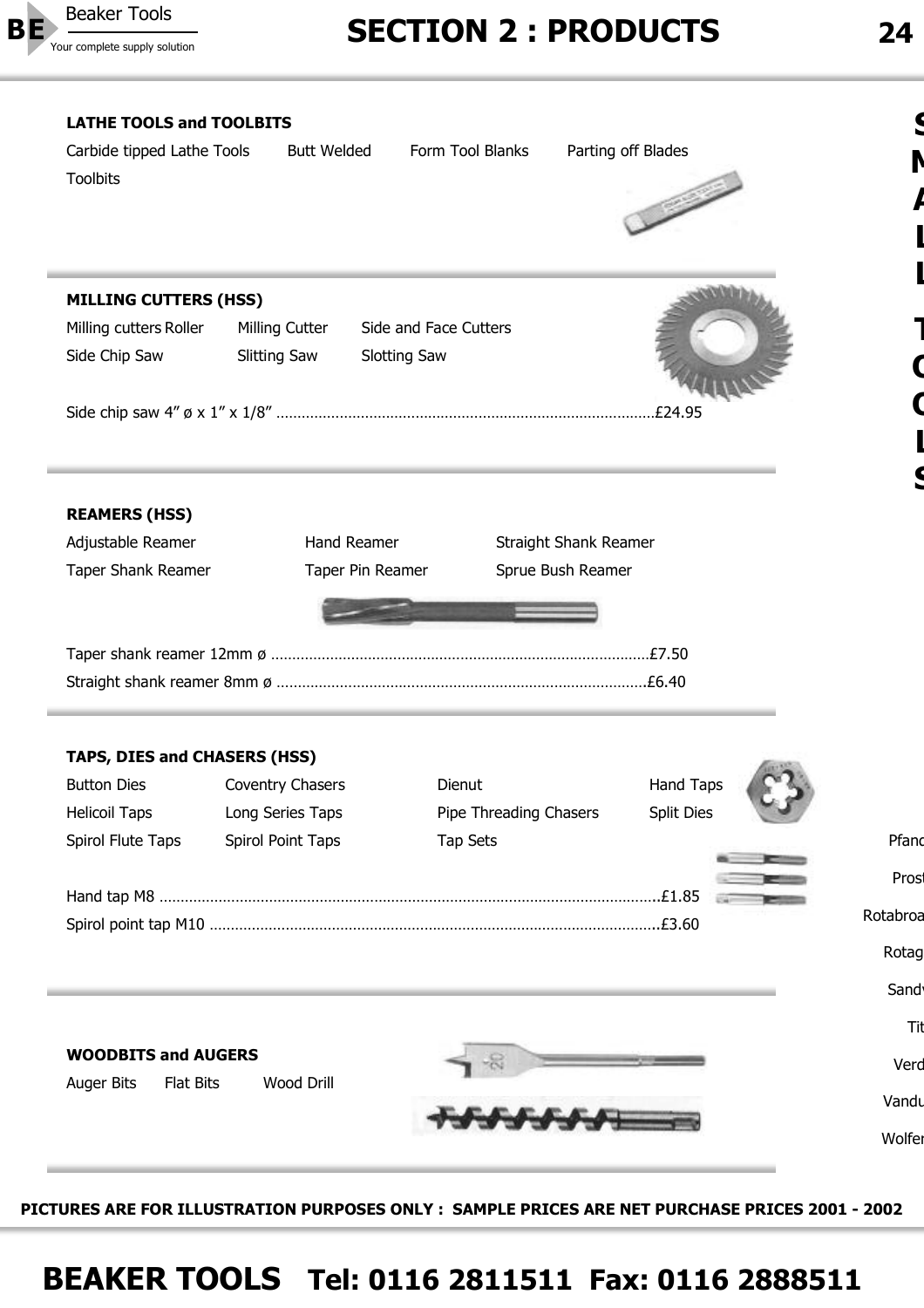![](_page_24_Picture_0.jpeg)

# Your complete supply solution **2 25**

**K**

**S**

**H**

**O**

**P**

**a**

**n**

**d**

| <b>Bottle Brushes</b>   | <b>Brooms</b>  | Dustpan                  | Floor Sponges          |
|-------------------------|----------------|--------------------------|------------------------|
| <b>Hand Brushes</b>     | <b>Handles</b> | <b>Mops</b>              | Mop Buckets            |
| <b>Platform Brushes</b> | Squeegees      | Vehicle Cleaning Brushes | <b>Window Cleaners</b> |
|                         |                |                          | .55.00                 |
|                         |                |                          | £1.70                  |
|                         |                |                          |                        |

#### **CAR MAINTENANCE**

|  | De-icer Anti Freeze Jump Leads Screenwash Tow Ropes |  |
|--|-----------------------------------------------------|--|
|  |                                                     |  |
|  |                                                     |  |
|  |                                                     |  |
|  |                                                     |  |

#### **DECORATING AIDS**

| <b>Dusting Brushes</b>     | Dust Cover          | <b>Extension Handles</b> | <b>Paint Brushes</b>  |  |
|----------------------------|---------------------|--------------------------|-----------------------|--|
| Paint Kettles              | <b>Roller Trays</b> | <b>Rollers</b>           | <b>Roller Refills</b> |  |
| <b>Scrapers</b>            | Shave Hooks         |                          |                       |  |
|                            |                     |                          |                       |  |
|                            |                     |                          | .F2.25                |  |
|                            |                     |                          | .£5.20                |  |
| Paint brush 1" contractors |                     |                          |                       |  |

|                |                  | <b>DEGREASERS and PROTECTIVE AGENTS</b> |                        |            |        |
|----------------|------------------|-----------------------------------------|------------------------|------------|--------|
| emaster        | Dewatering Spray | Degreasing Agents                       | Grease                 | Lubricants |        |
| exible hose    | Oil              | Relay / Contact Lubricant               | <b>Rust Protection</b> |            |        |
| dore           |                  |                                         |                        |            | .£2.86 |
| <b>Ilfinch</b> |                  |                                         |                        |            |        |
| rg Wachter     |                  |                                         |                        |            |        |
| ntico          |                  |                                         |                        |            |        |

**PICTURES ARE FOR ILLUSTRATION PURPOSES ONLY : SAMPLE PRICES ARE NET PURCHASE PRICES 2001 - 2002**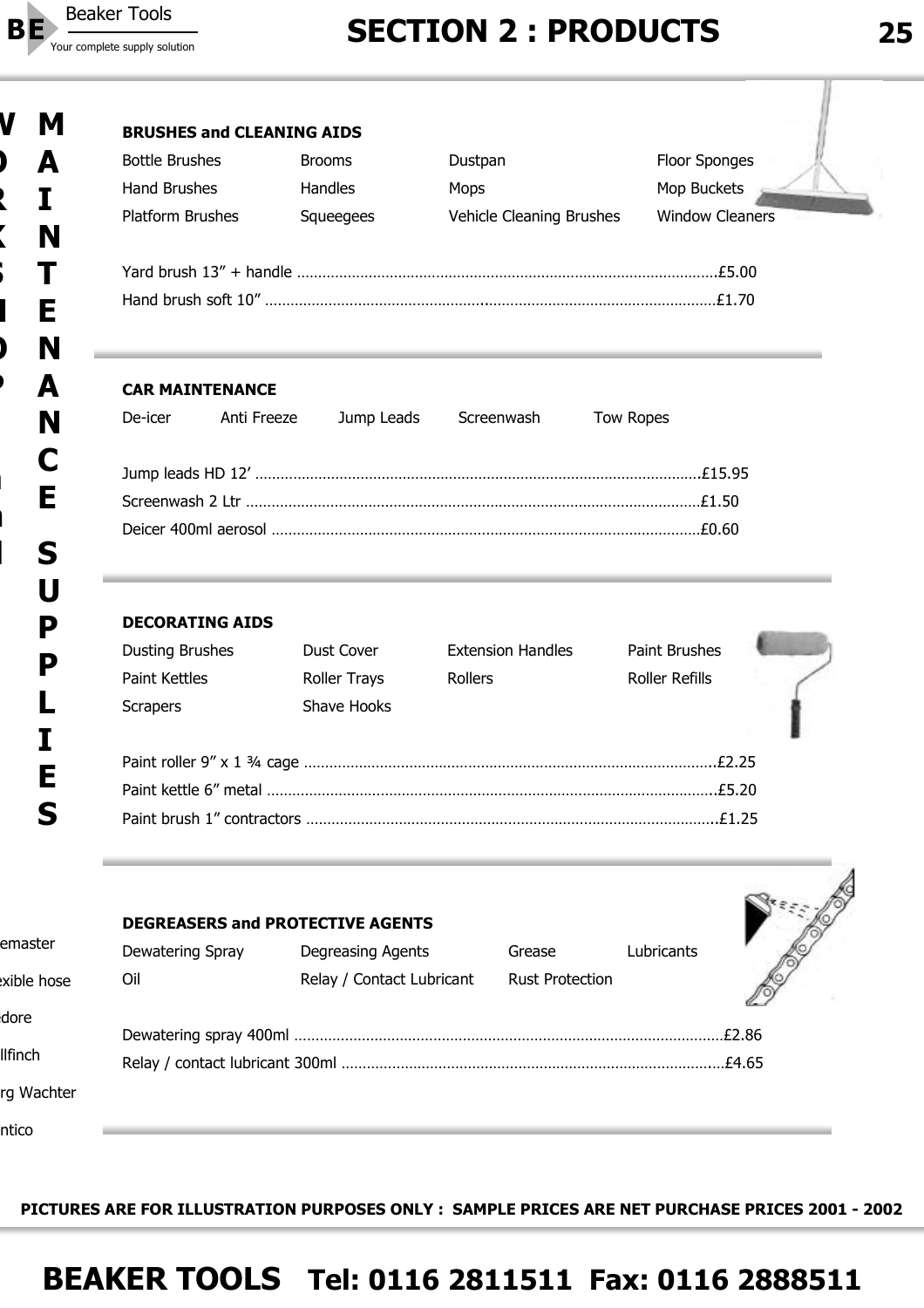![](_page_25_Picture_0.jpeg)

### Your complete supply solution **2 26**

#### **FIRST AID**  Antiseptic Wipes Eye Wash Fire Blankets First Aid Kits Sharps Bins Wall Mounted Kits Eye wash 20ml ……………………………………………………………………………………………………..£0.70 First aid kit personal / van …………………………………………………………………………………...£13.90 **HARDWARE and FURNITURE FIXINGS** Angle Plates Bolts Catches Corner Braces Handles Hardware Hooks Hinges Mending Plates Hinges 2" flush EB …………………………………………………………………………………………£0.10 each Mending plate straight 75 x 2 x 16mm …………………………………………………………….£0.12 each **LIFTING and SECURING AIDS** Chain Extractor Handling Aids Jacks Lifting Aids Pulleys Straps Winches Load strap 5T x 10 Mtr ……………………………………………………………………………………£13.80 Winch 2T pull along …………………………………………….………………………………………….£69.90 Cotta Dam Ho Hydlem Iles Was Ley **W O R K S H O P a n d M A I N T E N A N C E S U P P L I E S**

**PICTURES ARE FOR ILLUSTRATION PURPOSES ONLY : SAMPLE PRICES ARE NET PURCHASE PRICES 2001 - 2002**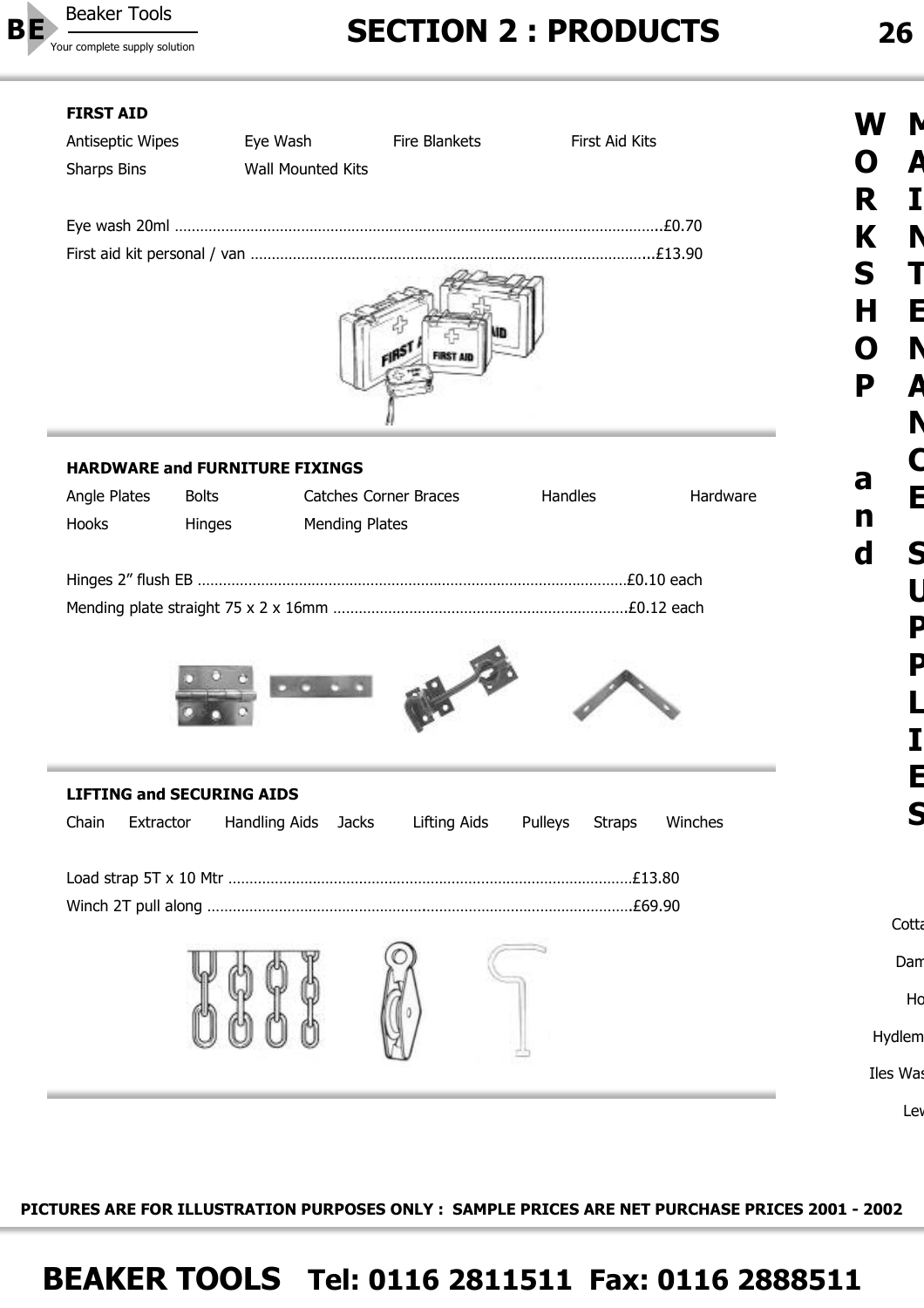![](_page_26_Picture_0.jpeg)

# Your complete supply solution **2 27 SECTION 2 : PRODUCTS** 27

### **W M A I N T E N A N C E S U P P L I E S**

**O**

**R**

**K**

**S**

**H**

**O**

**P**

**a**

**n**

**d**

| <b>HOSES</b>  |                           |                    |                 |                               |                             |  |
|---------------|---------------------------|--------------------|-----------------|-------------------------------|-----------------------------|--|
| Airline Hose  |                           | Crushproof Hose    | Lay flat Hose   |                               | Medical and Food Grade Hose |  |
| Nylon Hose    |                           | Propane Hose       | <b>PVC Hose</b> | <b>Rubber Hose</b>            |                             |  |
|               | <b>Steel Braided Hose</b> | <b>Water Hose</b>  |                 |                               |                             |  |
|               |                           |                    |                 |                               | £9.90                       |  |
| <b>PAINTS</b> |                           |                    |                 |                               |                             |  |
| Emulsion      | Gloss                     | Line Marking Paint | Primer          | Spray Paint                   | Undercoat                   |  |
|               |                           |                    |                 | <b>Alkall</b><br>sistina Prin | .E2.30                      |  |

#### **PNEUMATIC and HYDRAULIC EQUIPMENT**

Air Line Equipment and Fittings Ferrules Hydraulic Connector Pneumatic Connector Seals **Valves / Flow control System** 

| <b>ikmaster</b> |                               |  |
|-----------------|-------------------------------|--|
| tec             | <b>PROPANE EQUIPMENT</b>      |  |
| ırex            | Propane Equipment<br>Blowlamp |  |
| derman          |                               |  |
| ĽО              |                               |  |
| trlikon         |                               |  |

**PICTURES ARE FOR ILLUSTRATION PURPOSES ONLY : SAMPLE PRICES ARE NET PURCHASE PRICES 2001 - 2002**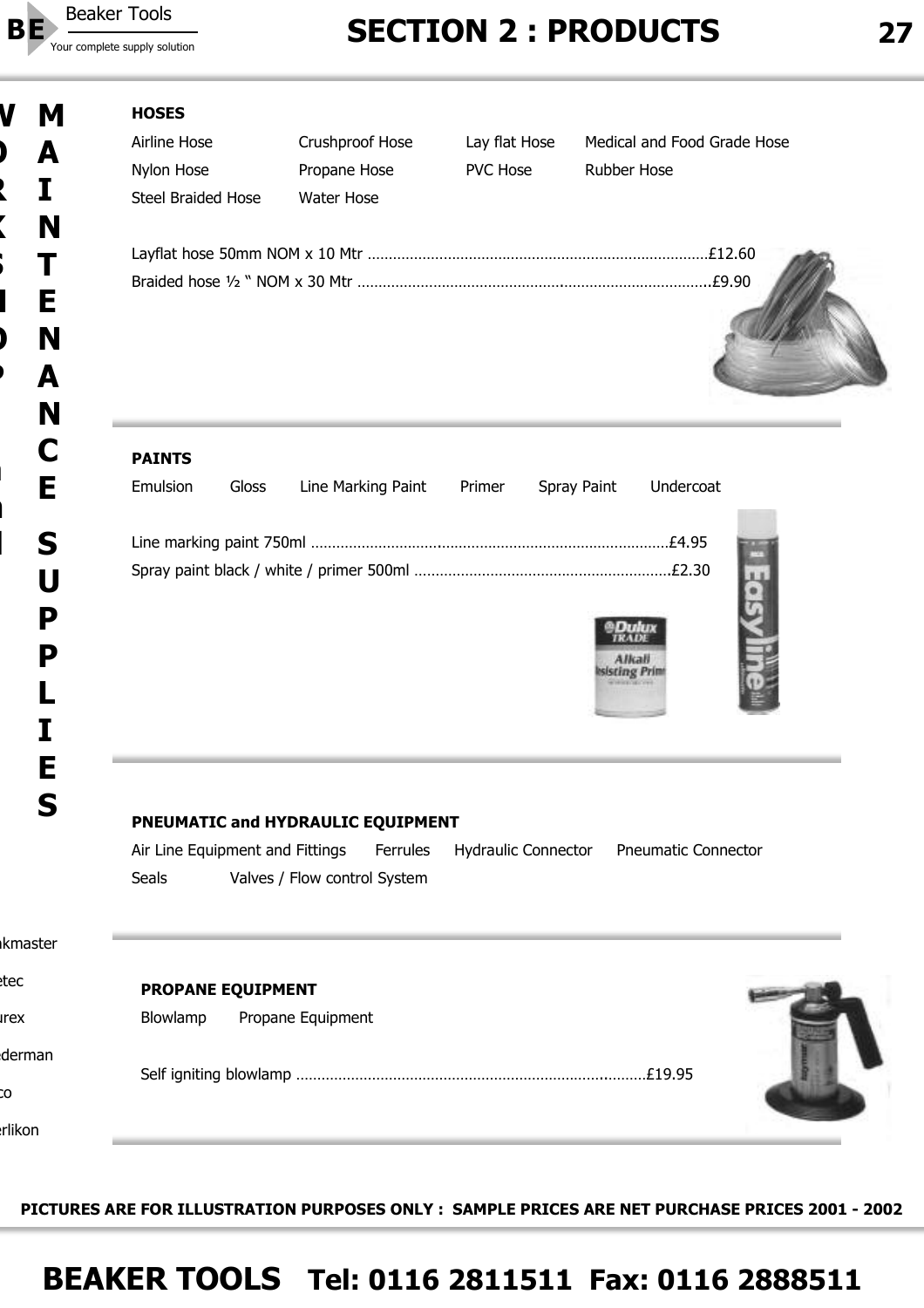![](_page_27_Picture_0.jpeg)

## Your complete supply solution **2 28**

| <b>SECURITY</b><br><b>Colour Coded Locks</b><br>Furniture / Cabinet Lock      | <b>Combination Locks</b><br>Padlocks | Digital Locks<br><b>Wheel Locks</b> | Door / Mortice Lock<br><b>Window Locks</b> | I J<br>R<br>K |
|-------------------------------------------------------------------------------|--------------------------------------|-------------------------------------|--------------------------------------------|---------------|
|                                                                               |                                      |                                     |                                            | S<br>н        |
| <b>SMALL MACHINES</b><br>Banding Tools and Accessories<br>Plant and Machinery | Bench Drill                          | <b>Grinding Machine</b>             | Linishing Machine                          | N<br>P        |
|                                                                               |                                      |                                     |                                            | a<br>n        |
| Cupboards<br><b>Computer Cabinets</b><br>STORAGE and LIQUID HANDLING PRODUCTS | Lin Bins                             | Parts Cabinets                      | <b>Tool Trolley</b><br>Racking             |               |
| <b>Bottles</b><br><b>Buckets</b>                                              | Containers<br><b>Funnels</b>         | Jerry Cans                          | Jugs & pourers<br>Oil cans                 |               |
|                                                                               |                                      |                                     |                                            |               |
|                                                                               |                                      |                                     |                                            |               |
|                                                                               |                                      |                                     |                                            |               |
|                                                                               |                                      |                                     |                                            |               |
|                                                                               |                                      |                                     |                                            | Pres<br>Recd  |
|                                                                               |                                      |                                     |                                            | RP Hardwa     |
|                                                                               |                                      |                                     |                                            |               |
|                                                                               |                                      |                                     |                                            | Squ           |
|                                                                               |                                      |                                     |                                            | Startr        |
|                                                                               |                                      |                                     |                                            | Taym          |
|                                                                               |                                      |                                     |                                            |               |

**PICTURES ARE FOR ILLUSTRATION PURPOSES ONLY : SAMPLE PRICES ARE NET PURCHASE PRICES 2001 - 2002**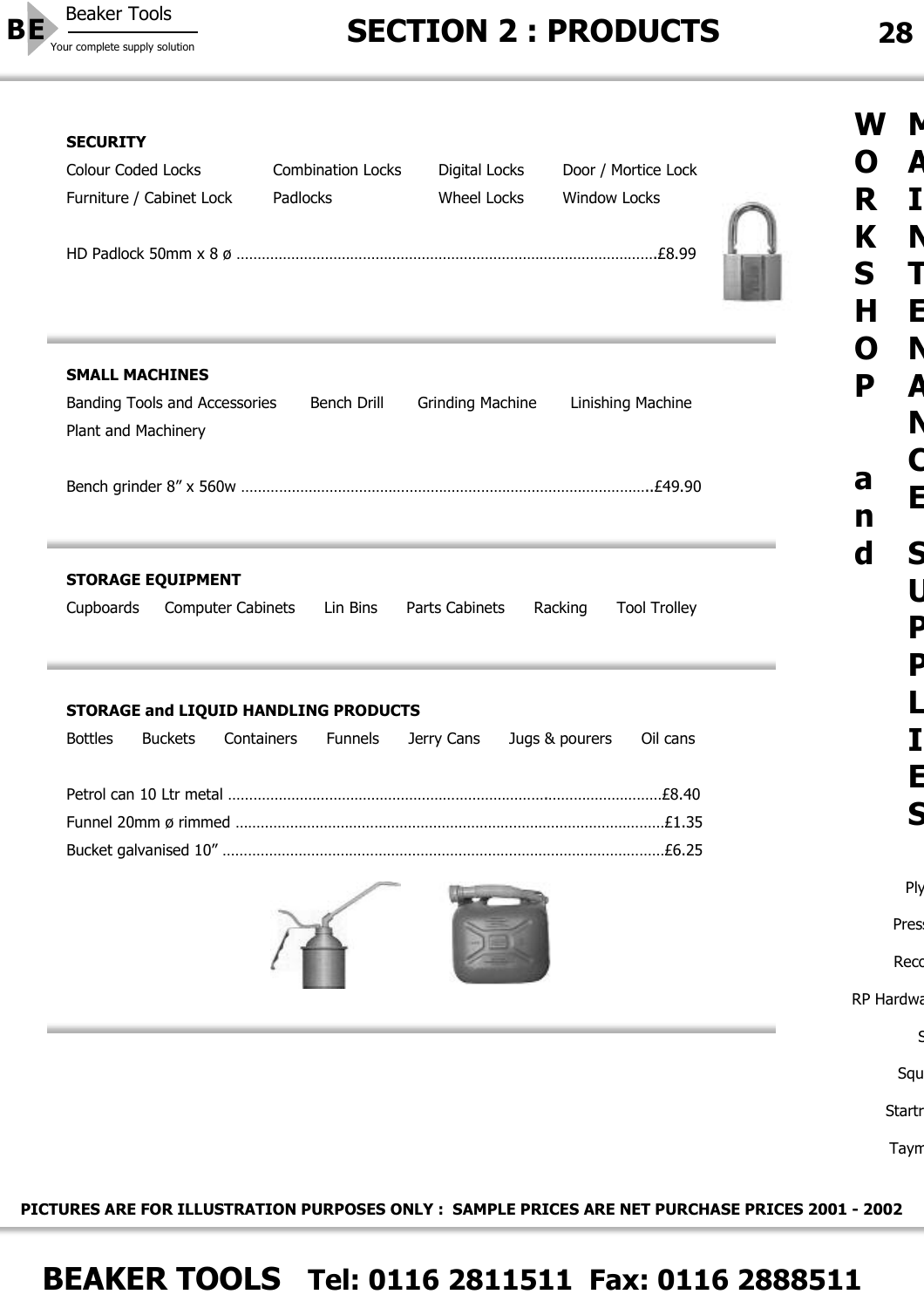![](_page_28_Picture_0.jpeg)

#### **ASBESTOS REMOVAL EQUIPMENT**

#### **CABLE HANDLING EQUIPMENT**

Duct Formers **Duct Marrying Sets** Sub Duct Pulling Aids

**DRAIN TOOLS**

![](_page_28_Picture_7.jpeg)

![](_page_28_Picture_8.jpeg)

#### **GAS EQUIPMENT**

![](_page_28_Picture_10.jpeg)

#### **NON SPARKING HAND TOOLS**

#### **TELECOM EQUIPMENT**

Cable Sheath Stripper Cable Tie Tensioner Co Axial Tools Crimping Tools Dropwire Tools **Extractors** Extractors Fibre Cable Tools **Inserter Tools** Splitting Tools Splicing Tools Sub Duct Cutters

![](_page_28_Picture_17.jpeg)

**PICTURES ARE FOR ILLUSTRATION PURPOSES ONLY : SAMPLE PRICES ARE NET PURCHASE PRICES 2001 - 2002**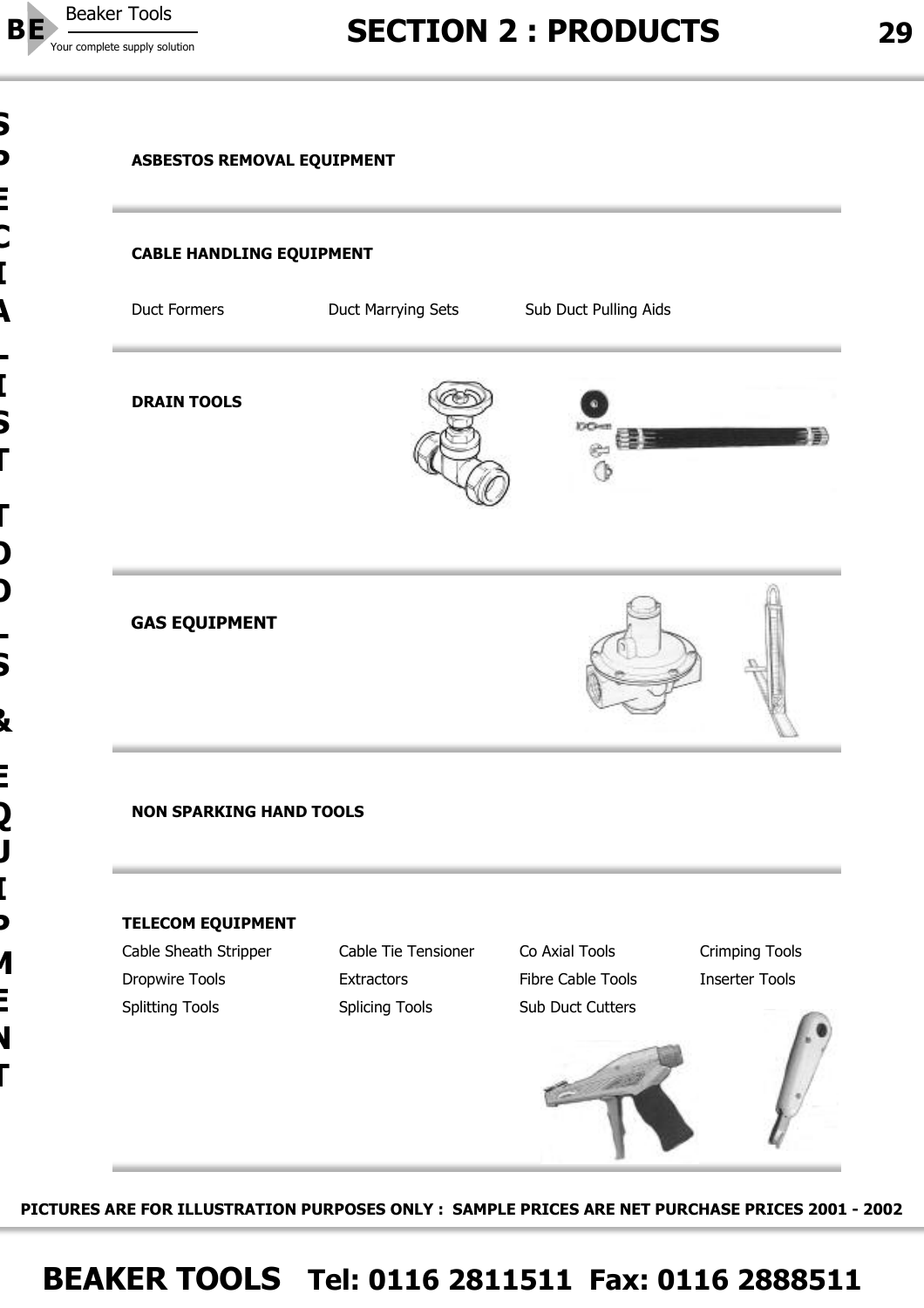![](_page_29_Picture_0.jpeg)

### Your complete supply solution **30**

| C |                |
|---|----------------|
| Õ |                |
| N | l              |
| Τ |                |
| R | I              |
| А | $\blacksquare$ |
| C |                |
| Τ |                |
| Õ |                |
| R |                |
| S |                |

#### **ELECTRICAL EQUIPMENT and PETROL POWER TOOLS**

| Chain Saws | Compressors  | Demolition Tools | Extension Lead      |
|------------|--------------|------------------|---------------------|
| Generators | <b>Pumps</b> | Site Lighting    | <b>Transformers</b> |
|            |              |                  |                     |
|            |              |                  |                     |
|            |              |                  |                     |
|            |              |                  |                     |

![](_page_29_Picture_6.jpeg)

![](_page_29_Picture_7.jpeg)

#### **SURVEYING and SITE MEASUREMENT TOOLS**

#### **DIGGING TOOLS AND CONSTRUCTION EQUIPMENT**

| <b>Buckets</b> | Crowbars      | Digging Bars   | Fibre handled tools | Forks   | <b>Bulld</b>   |
|----------------|---------------|----------------|---------------------|---------|----------------|
| Hods           | Ladders       | <b>Punners</b> | Rakes               | Shovels | <b>Bullfin</b> |
| Wheelbarrows   | Sledge Hammer | Tar Buckets    |                     |         | <b>Bullo</b>   |
|                |               |                |                     |         |                |
|                |               |                | £0.90               |         | Caldwe         |
|                |               |                |                     |         | Carte          |
|                |               |                |                     |         | Chesterm       |
|                |               |                |                     |         | Clar           |
|                |               |                |                     |         | Jaf            |
|                |               |                |                     |         | Prim           |
|                |               |                |                     |         | Roach Pum      |

**PICTURES ARE FOR ILLUSTRATION PURPOSES ONLY : SAMPLE PRICES ARE NET PURCHASE PRICES 2001 - 2002**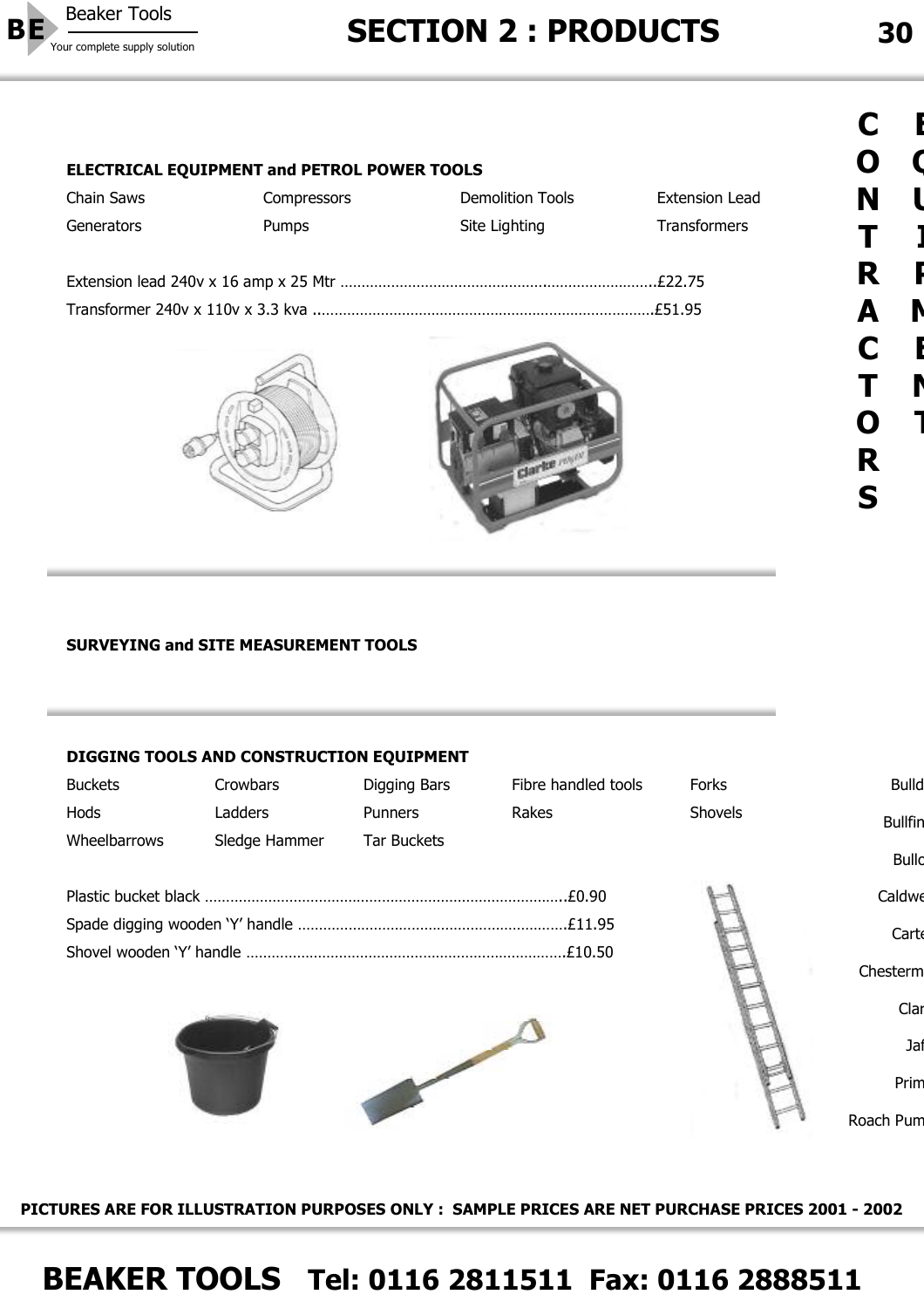![](_page_30_Picture_0.jpeg)

**TESTING EQUIPMENT**

## Your complete supply solution **31**

| <b>TORCHES and LAMPS</b>                          |                   |                         |                          |
|---------------------------------------------------|-------------------|-------------------------|--------------------------|
| <b>Headband Lamps</b>                             | Floating Lamps    | <b>Inspection Lamps</b> | Intrinsically safe Lamps |
| Lanterns                                          | Lights            | <b>Torches</b>          |                          |
|                                                   |                   |                         |                          |
|                                                   |                   |                         |                          |
| <b>VICES and WORKBENCHES</b><br><b>Bench Vice</b> | Folding Worktable | <b>Machine Vice</b>     |                          |
|                                                   |                   |                         |                          |
|                                                   |                   |                         |                          |
|                                                   |                   |                         |                          |

Mains Testers Multimetres Test Equipment Voltage Circuit Testers

#### **WELDING PLANT**

Arc Welders **Mig Welders Contract Contract Contract Contract Contract Contract Contract Contract Contract Contract Contract Contract Contract Contract Contract Contract Contract Contract Contract Contract Contract Contra** 

olf

escol

cord

**S**

gid

P

anset

einel

an

escol

ymar

ni-lite

se-grip

**PICTURES ARE FOR ILLUSTRATION PURPOSES ONLY : SAMPLE PRICES ARE NET PURCHASE PRICES 2001 - 2002**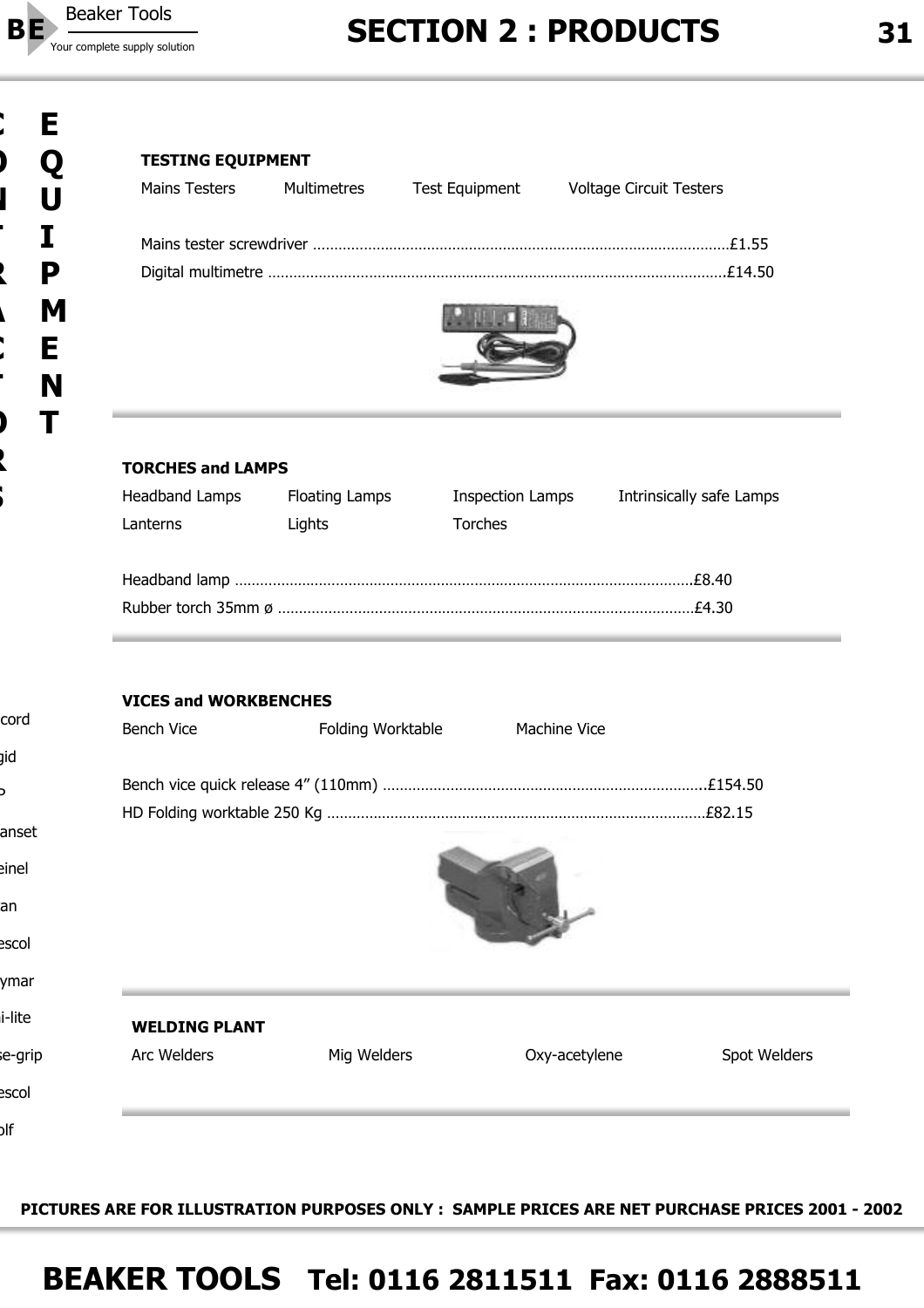![](_page_31_Picture_0.jpeg)

### Your complete supply solution **32**<br>Your complete supply solution **32**

#### **SCREWS**

| <b>Brass</b>        | <b>Bolts</b> | Countersunk Head | Hex Head               |
|---------------------|--------------|------------------|------------------------|
| <b>High Tensile</b> | Machine      | Nylon / Plastic  | Pan Head               |
| Self Tapping        | Shoulder     | Socket Cap Head  | Socket Set (grub)      |
| Stainless Steel     | Steel        | Wood Screws      | Window / Frame Fixings |

![](_page_31_Picture_5.jpeg)

![](_page_31_Picture_6.jpeg)

#### **FIXINGS**

| Cable Cleats            | Cable Ties          | Circlips      | <b>Electrical Terminals</b> |
|-------------------------|---------------------|---------------|-----------------------------|
| Gib Keys                | Hose Clips / Clamps | Jubilee Clips | <b>Kevs</b>                 |
| Studding / Threaded Rod | Taper pins          | Woodruff Key  |                             |

| Hafr          |
|---------------|
| Lindapt       |
|               |
| Hellerman Tyt |
|               |

![](_page_31_Picture_11.jpeg)

![](_page_31_Picture_12.jpeg)

S

Crimpte

Nettlefo

Oetik

Part

**PICTURES ARE FOR ILLUSTRATION PURPOSES ONLY : SAMPLE PRICES ARE NET PURCHASE PRICES 2001 - 2002**

### **BEAKER TOOLS Tel: 0116 2811511 Fax: 0116 2888511**

**F**

**A**

**S**

**T**

**E**

**N**

**E**

**R**

**S**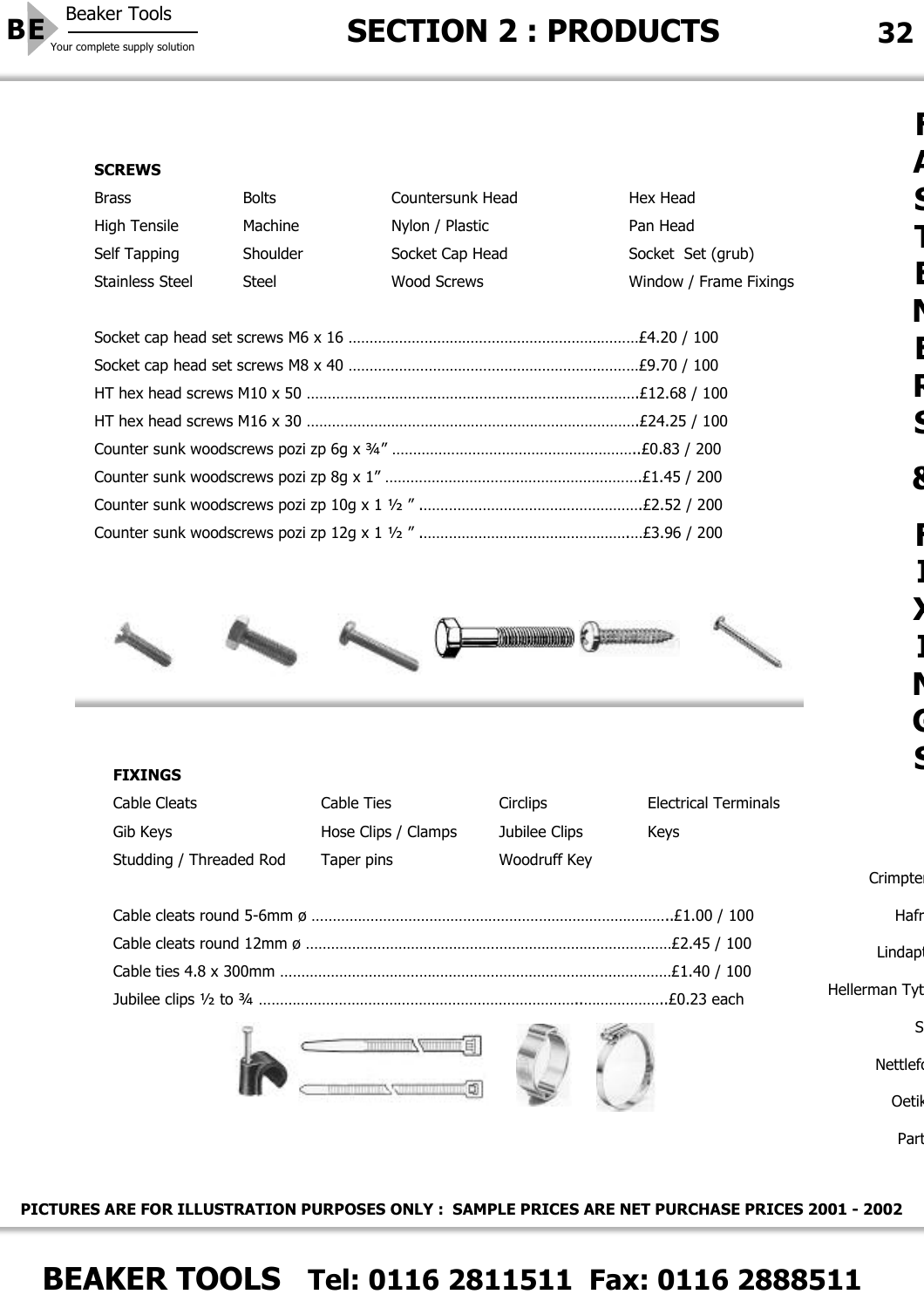![](_page_32_Picture_0.jpeg)

**F**

**A**

**S**

**T**

**E**

**N**

**E**

**R**

**S**

**&**

**F**

**X**

**N**

**G**

**S**

### Your complete supply solution **33**<br>Your complete supply solution **33**

| Anchor bolts                   | Chemical Fixing bolts     | Coach bolts             | Eyebolts |
|--------------------------------|---------------------------|-------------------------|----------|
| Floor bolts                    | Plastic Rawl / Wall plugs | Roof and Cladding bolts |          |
| Toggle and Cavity wall fixings |                           |                         |          |

![](_page_32_Picture_5.jpeg)

#### **NUTS**

| <b>Binx Nuts</b> | Castle Nuts      | Dome Nuts       | <b>Full Nuts</b> | Lock Nut     |
|------------------|------------------|-----------------|------------------|--------------|
| Nyloc Nut        | Self Locking Nut | <b>Tee Nuts</b> | Wing Nut         |              |
|                  |                  |                 |                  |              |
|                  |                  |                 |                  | £1.10 / 100  |
|                  |                  |                 |                  | .£4.15 / 100 |
|                  |                  |                 |                  |              |

![](_page_32_Picture_8.jpeg)

| wlplug       |                          |                      |                    |                 |  |
|--------------|--------------------------|----------------------|--------------------|-----------------|--|
| asplug       | <b>WASHERS</b>           |                      |                    |                 |  |
| irol         | <b>Bellville Washers</b> | <b>Fibre Washers</b> | Oversize           | Repair          |  |
|              | Spring                   | <b>Starlock</b>      | <b>Steel Forms</b> | $A - B - C - D$ |  |
| ppex         |                          |                      |                    |                 |  |
| chnifast     |                          |                      |                    | .£1.05 / 100    |  |
| omas & Betts |                          |                      |                    |                 |  |
| wer          |                          |                      |                    |                 |  |
| brako        |                          |                      |                    |                 |  |

**PICTURES ARE FOR ILLUSTRATION PURPOSES ONLY : SAMPLE PRICES ARE NET PURCHASE PRICES 2001 - 2002**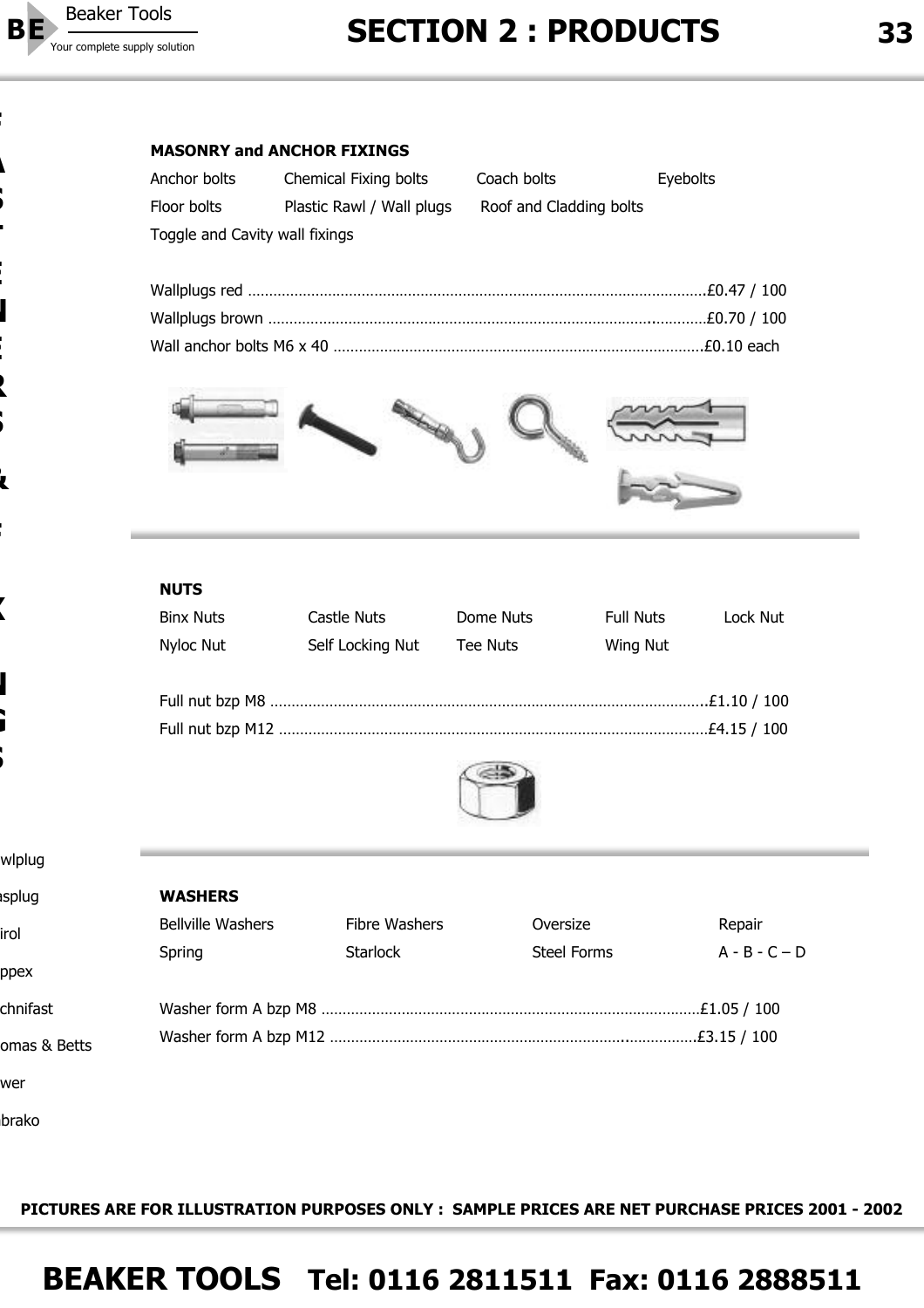![](_page_33_Picture_0.jpeg)

### Your complete supply solution **34**

#### **OTHER FASTENERS**

![](_page_33_Figure_3.jpeg)

Steel - Stainless Steel – Brass - Plastic - Copper

#### **MATERIALS AND PARTS**

| <b>MATERIALS</b>     |                   |                   |                         |                              |
|----------------------|-------------------|-------------------|-------------------------|------------------------------|
| Feeler Shim / Strips |                   | Ground Flat Stock | Key Steel               | Nylon Rod / Bar              |
| Oilite/ Oilon        |                   | Plastic Rod / Bar | Shim Steel              | Shim Stock                   |
| Silver Steel         |                   | Studding          | Tufnol                  | Wire                         |
|                      |                   |                   |                         |                              |
|                      |                   |                   |                         |                              |
|                      |                   |                   |                         |                              |
| <b>PARTS</b>         |                   |                   |                         |                              |
| <b>Bearings</b>      | Bushes / Bushings | Roller Chains     | Seals<br><b>Springs</b> | <b>Sprockets</b><br>V' Belts |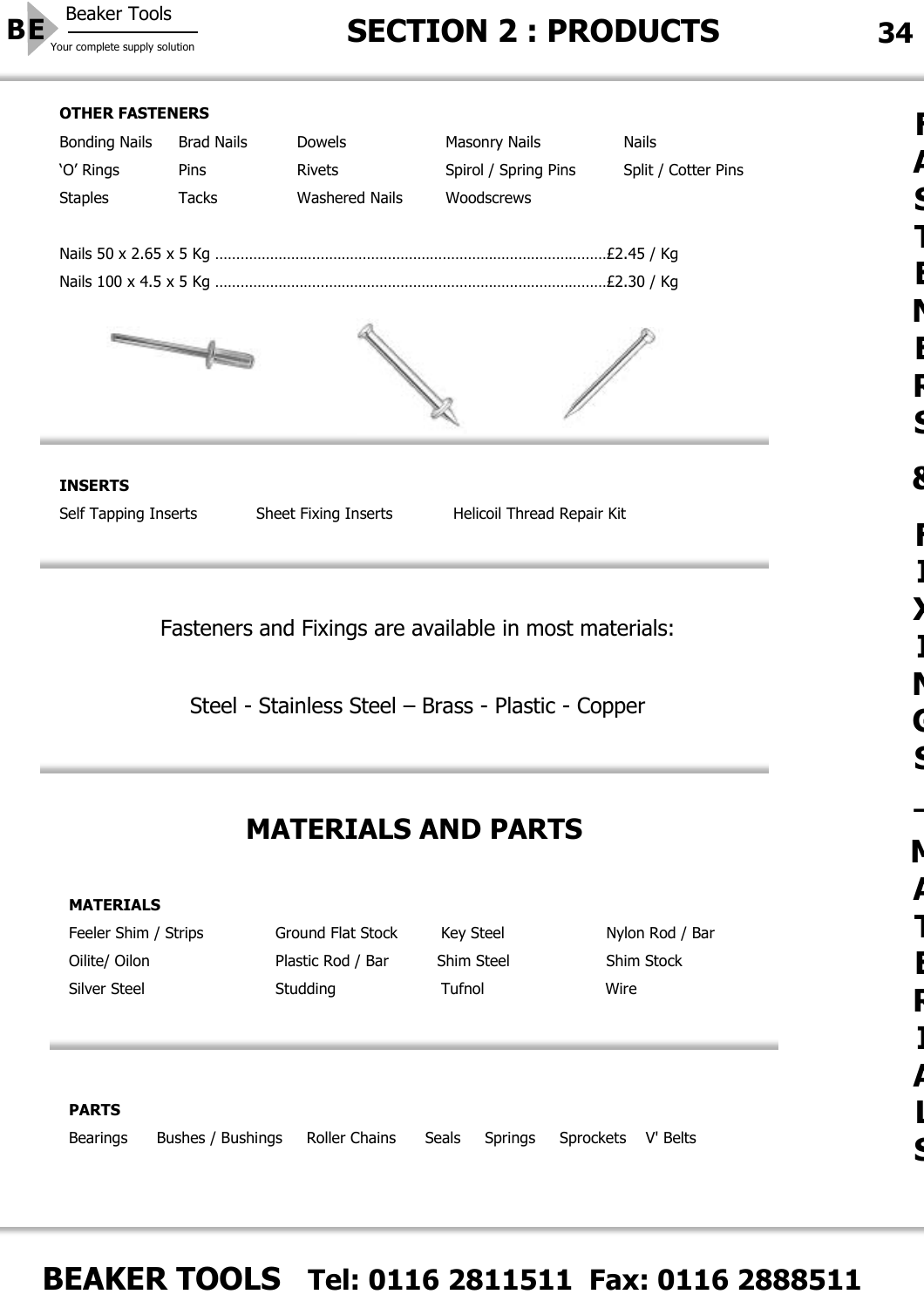![](_page_34_Picture_0.jpeg)

# **NOTES**

- $\bullet$ Always use the correct size tool for the job
- Check the load limit before using the tool  $\bullet$
- $\bullet$ Check tools regularly for damage and wear
- $\bullet$ Ensure you have sufficient personal protection if necessary
- $\bullet$ Only use tools for the jobs they are designed for